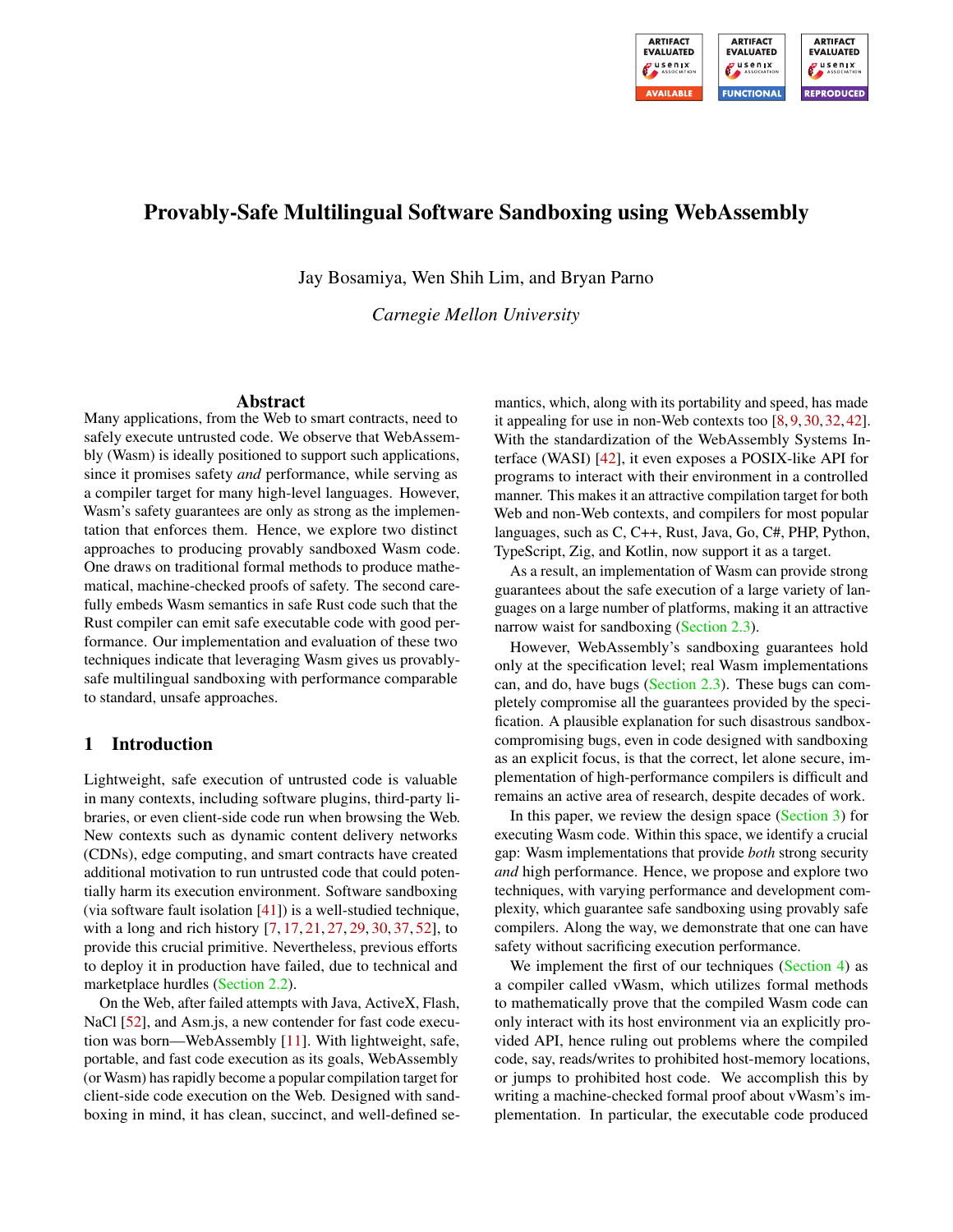by the implementation is formally guaranteed to stay within the confines of the sandbox provided to it. Note that this differs from traditional compiler correctness (in the vein of CompCert [\[24\]](#page-15-7)), which guarantees that the output program matches the input. Indeed, the two properties are orthogonal, and thus we focus on provable sandboxing. To our knowledge, vWasm is the first formally verified implementation of a multi-lingual sandboxing compiler, since it can sandbox any of the many languages with an existing Wasm backend [\(Section 2.3\)](#page-2-1). This complements earlier work [\[21\]](#page-14-2) that verifiably sandboxed Cminor, one of CompCert's intermediate languages, for CompCert's three backends.

Our second technique [\(Section 5\)](#page-6-0), implemented as a compiler called rWasm, takes a different approach that targets the special nature of software sandboxing. By careful optimized lifting of Wasm code to Rust, followed by compilation down to native code, it provides high-performance execution of Wasm code while guaranteeing safe sandboxing. By leveraging Rust's safety guarantees, rWasm provides safety *without requiring any explicit proofs* from the developer. Our benchmarks [\(Section 6.1\)](#page-9-0) show that rWasm is competitive with, or on some benchmarks even beats, other Wasm runtimes, including ones optimized for performance, rather than safety. By leveraging Rust, rWasm provides the first multilingual, multi-platform sandboxing compiler with provably safety guarantees and competitive performance.

vWasm, implemented in F\* [\[39\]](#page-15-8), currently compiles Wasm programs into x86-64 assembly code, although the code and proofs are designed for portability. To prove its high-level theorem, we model a subset of x86-64 semantics and prove that the produced code satisfies the sandboxing statement given these semantics. rWasm, on the other hand, is implemented in Rust, and can compile code to any architecture that is supported as a target by Rust (which covers all the widely-used architectures). It also supports the ability to conveniently customize the output program, e.g., to add inline reference monitors  $[7]$ . Both tools are available as open source.<sup>[1](#page-1-0)</sup>

Both vWasm and rWasm are competitive in performance, with the latter providing similar performance as other performance-optimized Wasm implementations on various benchmarks. The former is faster than interpreters, but slower than unsafe compilers. We compare both implementations on qualitative aspects in [Section 6.2,](#page-11-0) including development/ maintenance effort and extensibility.

As with most sandboxing tools, we focus only on protecting the host environment from the sandboxed code. Hence, we do not make any claims about the impact of buggy code on itself. We also assume that the environment is not corrupt or overly permissive in the APIs exposed to sandboxed code. Finally, protections from denial of service, speculative execution, and side-channel attacks are orthogonal and out of scope.

As we discuss in [Section 7,](#page-13-0) an alternative to provably

<span id="page-1-2"></span>

Figure 1: SFI-based intra-process sandboxing. In practice, the Host Process might be a video player, and each sandbox might contain a different codec or extension.

emitting sandboxed code is to *validate* that code has been properly sandboxed (cf. NaCl [\[52\]](#page-16-0), RockSalt [\[29\]](#page-15-2), and Veri-Wasm [\[17\]](#page-14-1)). However, these approaches require a custom validator for each targeted platform. NaCl and RockSalt also rely on a custom compiler toolchain for x86/x64 to make the emitted code easier to validate. Verifying code that was not so customized, e.g., with VeriWasm, is tricky to do without rejecting legitimate programs or suffering soundness issues. For example, VeriWasm missed CVE-2021-32629, a sandboxcompromising bug in Wasmtime [\[46\]](#page-15-9) and Lucet [\[1\]](#page-14-6), due to improper modeling of signedness in their specification [\[31\]](#page-15-10).

Of course, a specification failure is problematic both for verified compilation and for validation. However, verified compilation allows greater control over the produced code; e.g., vWasm only needs to model a small, simple fragment of x64. In contrast, validation typically handles complex assembly produced by an independent compiler. The two approaches are complementary though, and ideally both would be used.

In summary, this paper makes the following contributions.

- 1. An exploration of two distinct techniques to achieve provably safe, performant, multi-lingual sandboxing. We implement these as open-source tools, and evaluate them on a collection of quantitative and qualitative metrics.
- 2. vWasm, the first verified sandboxing compiler for Wasm, achieved via traditional machine-checked proofs.
- 3. rWasm, the first provably safe sandboxing compiler with competitive run-time performance. We achieve this using non-traditional repurposing of existing tools to provide provable guarantees without writing formal proofs.

# <span id="page-1-3"></span>2 Wasm as a Narrow Waist for Software Sandboxing

We review software-fault isolation [\(Section 2.1\)](#page-1-1) and Wasm [\(Section 2.2\)](#page-2-0), before discussing Wasm's unique suitability for multi-lingual, cross-platform sandboxing [\(Section 2.3\)](#page-2-1).

## <span id="page-1-1"></span>2.1 Background: Software Sandboxing

As discussed in [Section 1,](#page-0-0) safe, lightweight execution of untrusted code is necessary in many contexts. A popular ap-

<span id="page-1-0"></span><sup>1</sup>[https://github.com/secure-foundations/provably-safe](https://github.com/secure-foundations/provably-safe-sandboxing-wasm-usenix22)[sandboxing-wasm-usenix22](https://github.com/secure-foundations/provably-safe-sandboxing-wasm-usenix22)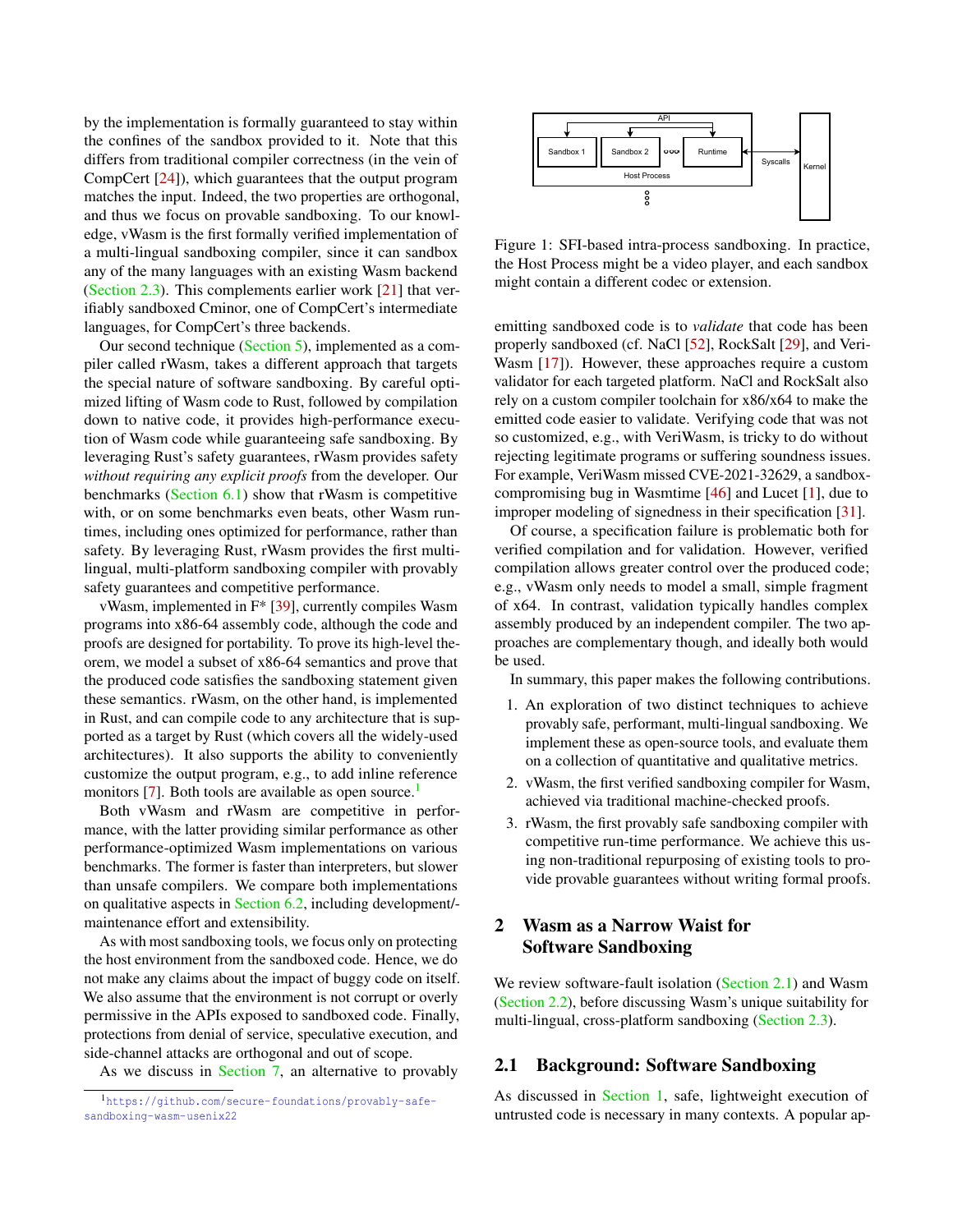proach is Software Fault Isolation (SFI) [\[41\]](#page-15-0), which limits the effects of bugs to the buggy code itself. Without requiring any special hardware, it confines any bug's impact within a user-defined boundary, typically within a module or library. Multiple such boundaries can be introduced within the same OS-level process, as shown in [Figure 1.](#page-1-2) Inline checks before any potentially unsafe memory access enforce this boundary. The cost of these checks is offset by the performance savings from cheap transitions between the sandboxed code and the host process. Common techniques to implement these checks include restricting offsets through bit masks, explicitly checking bounds, or using hardware quirks like x64's zeroextend on 32-bit arithmetic. Ensuring these checks always run requires some form of Control Flow Integrity.

#### <span id="page-2-0"></span>2.2 Background: WebAssembly

The Web has seen many technologies for client-side code execution, but all except JavaScript have fallen by the wayside. JavaScript's limitations as a compilation target, however, motivated the design of Wasm.

Wasm introduces a new virtual architecture built from the ground up with speed, safety, and portability in mind. Its virtual architecture provides a platform-agnostic solution to compilation and code execution on the Web. It is a stackbased architecture with well-defined semantics and a basic type system. Its semantics are entirely deterministic, except for floating-point NaNs. It does not have a garbage collector, and hence gives the developer (or compiler) more control over run-time performance. Despite being a virtual architecture, it is designed to be close to modern hardware, making reasoning about its execution much simpler. These properties make it a great compilation target.

In more detail, WebAssembly programs are composed of separate modules, each of which consists of collections of code, data, and associated connections to the environment (or other modules). Code lives in simply-typed functions that can access the module's memory and global variables. Memory is a (potentially growable) sequence of bytes, called linear memory, whose length is a multiple of 64 KiB. This memory is disjoint from all other parts of the module. Globals consist of named scalar values (i.e., no arrays). Functions can be called either directly, or indirectly by picking an offset in an indirect call table. Control flow within a function consists of conditionals, blocks, loops, direct jumps (conditional and unconditional), and indirect jumps. Wasm guarantees that all control flow is structured by only allowing jumps to labels of blocks (or loops) that enclose the jump. Indirect jumps are performed, similar to indirect calls, by picking an offset in an indirect branch table. All imports to, and exports from, the module are made explicit, avoiding implicit access to the environment.

## <span id="page-2-1"></span>2.3 Motivation: A Narrow Waist

WebAssembly's careful design enables sandboxed execution of high-performance code on the Web. However, this same design can also benefit non-Web applications, since the Wasm standard explicitly separates the core Wasm language from the specific API provided to each Wasm module by the runtime or other modules. For example, instead of offering a Web-oriented API, (say) for manipulating the DOM, many runtimes [\[1,](#page-14-6) [43–](#page-15-11)[46,](#page-15-9) [48,](#page-16-1) [49\]](#page-16-2) offer the WebAssembly System Interface (WASI) [\[42\]](#page-15-6) API to run Wasm beyond the Web. Our compilers vWasm and rWasm are agnostic to the particular runtime API picked by the host.

Given its popularity, and the large number of compilers that support compilation to Wasm<sup>[2](#page-2-2)</sup>, from languages including C, C++, Rust, Java, Go, C#, PHP, Python, TypeScript, Zig, Kotlin, and more, a single compiler *from* Wasm is sufficient to immediately support sandboxed code execution for all those languages. This makes Wasm an attractive narrow waist to provide high-performance lightweight sandboxing.

Such a compiler from Wasm to (say) x86-64 is simpler in design than x64-to-x64 SFI rewriting or sandboxing. Wasm's stack-based architecture, type system, and well defined semantics all make Wasm easier to reason about than x64. It also has a drastically smaller architecture, with under 200 instructions, compared to the  $\sim$ 1500 −6000 instructions in x64 [\[13,](#page-14-7) [15\]](#page-14-8). Additionally, it has no unexpected, or hardware/platformspecific behavior. While it *does* have minor non-determinism, in the form of computations involving floating-point NaNs, this is the only source of non-determinism, and thus its behavior is much easier to reason about.

As a narrow waist, then, Wasm seems to immediately provide high-performance lightweight sandboxing across all platforms, but note that the actual implementation of the compiler *from* Wasm is a critical part of the TCB for that guarantee. In particular, any bug in the compiler could threaten the sandboxing protections, and indeed such bugs have been found in existing runtimes, and would lead to arbitrary code execution by an adversary. For example, using carefully crafted Wasm modules, an attacker could achieve a memory-out-of-bounds read in Safari/WebKit using a logic bug (CVE-2018-4222), memory corruption in Chrome/V8 using an integer overflow bug (CVE-2018-6092), arbitrary memory read in Chrome/V8 using a parsing bug (CVE-2017-5088), arbitrary code execution in Safari/WebKit using an integer overflow bug (CVE-2021-30734); a sandbox escape in both Lucet and Wasmtime using an optimization bug (CVE-2021-32629); and many others. Recall that writing a high-performance compiler is already hard, and compilers from Wasm need to protect even against adversarial inputs, which makes it even harder. Indeed, there appears to be a tension between functionality (especially performance) and safety. We explore this in the next section.

<span id="page-2-2"></span><sup>2</sup>Any library or POSIX-compliant program (except for multi-threading and longjmp, which Wasm currently lacks) can be compiled to Wasm; our compilers support all current Wasm constructs.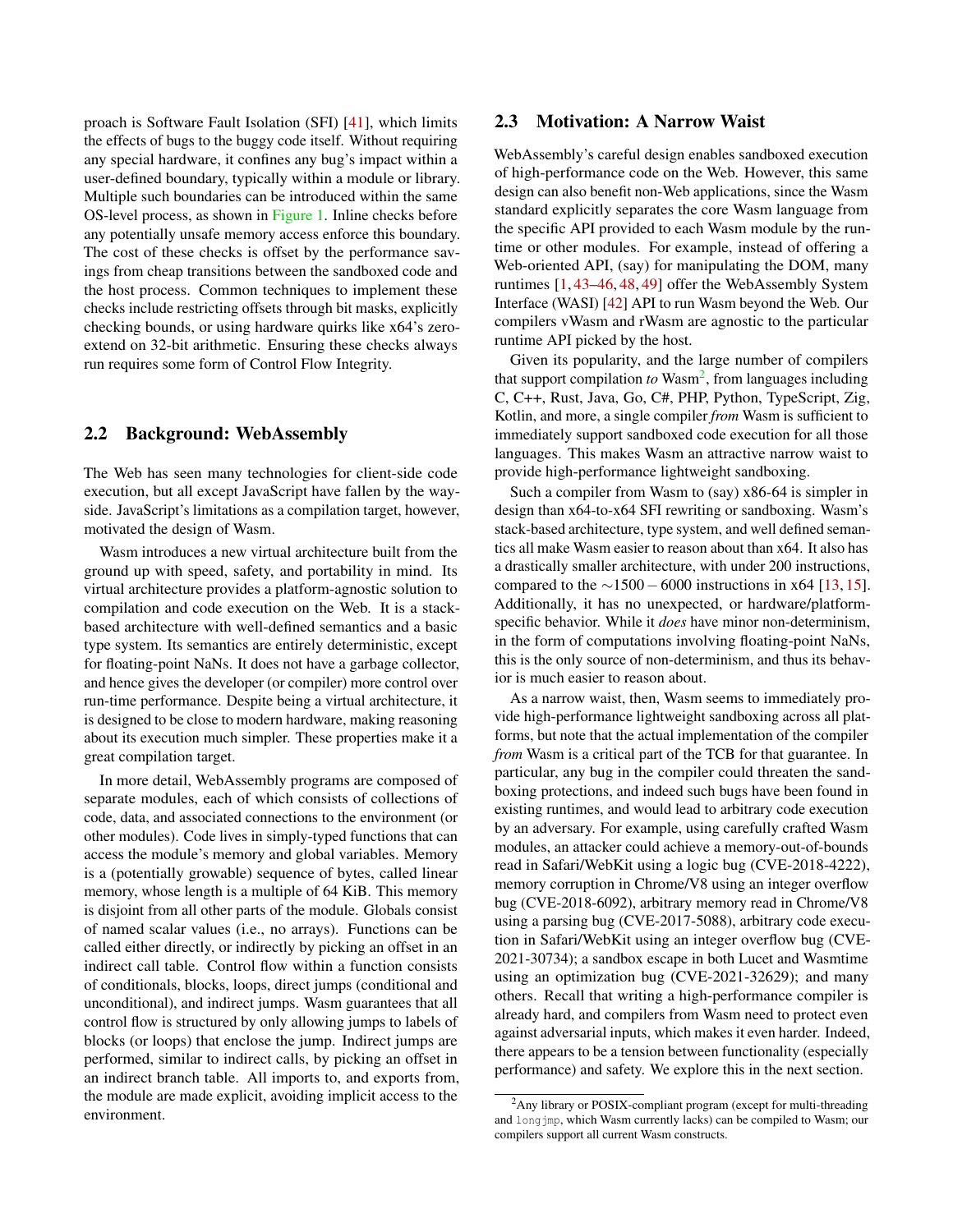<span id="page-3-2"></span>

Figure 2: The Design Space for a Wasm-based Sandbox

# <span id="page-3-0"></span>3 The Design Space for Implementing a Wasmbased Sandbox

We consider the design space for a Wasm-based sandbox along two major axes– Security and Performance. [Figure 2](#page-3-2) shows an informal representation of the space, and the location of types of Wasm runtimes within it.

Security and Threat Model To describe the security of various Wasm-based sandboxes, we must first understand the threat model. For the purposes of software sandboxing, this is largely standard, but we describe it in particular for sandboxing Wasm modules. At a high level, the attacker has some control over execution of the sandboxed module (through buggy, or even malicious, attacker-provided module code) and wishes to "break out" into the environment outside the sandbox to obtain more control. Under our threat model, the attacker may start executing code from any of the explicitly exposed "starting points" within the Wasm module, can manipulate Wasm's linear memory at arbitrary points between Wasm executions, and can pass arbitrary arguments to Wasm functions when calling them. The attacker, however, does not arbitrarily control the environment, since if they already have that level of control, then they need not "break out" of the sandbox. Additionally, side-channel attacks, speculative execution attacks, hardware attacks (such as Row Hammer [\[20\]](#page-14-9) or power glitching [\[19\]](#page-14-10)), denial of service, or excessive resource usage are out of scope. Confused deputy attacks [\[12\]](#page-14-11), where the more privileged host process is tricked into misusing its authority due to a badly designed API, are also out of scope but addressed in other orthogonal work [\[30\]](#page-15-3).

Performance Obviously, for critical systems, security is vital. However, for deployment in production, high performance is also important. Different workloads may have different performance requirements. Short workloads that run only once have different requirements from long running ones, or ones that require multiple runs. To simplify the discussion, within [Figure 2,](#page-3-2) we focus on workloads that are either long running or require many runs. Our rough categorization here is supported by quantitative measurements in [Section 6.](#page-9-1)

**Design Space** The top-left corner of [Figure 2](#page-3-2) consists of high-safety but low-performance implementations. Interpreters occupy this space, since (barring a language bug in the implementation of the interpreter), an attacker cannot escape the interpreter. However, this safety comes at the cost of run-time performance. Verified interpreters, such as Watt's verified Wasm interpreter [\[47\]](#page-15-12), may provide better/additional safety properties relative to unverified interpreters.

The bottom-right corner consists of high-performance but low-safety implementations. Occupied by compilers, this space is used in many production scenarios, such as browsers. Since compilers are complex software, they are prone to bugs and thus can compromise safety (see [Section 2.3\)](#page-2-1). Amongst the two types of compilers, ahead-of-time (AOT) and justin-time (JIT), the AOT compilers typically produce faster execution at run time since they can afford to spend more time on optimization. In contrast, JIT compilers tend to optimize the total execution time, including compilation time, and thus spend less time optimizing.

In the middle, we have traditional formally verified compilers [\[22,](#page-15-13) [24\]](#page-15-7). For most languages, traditional compiler correctness is orthogonal to sandboxing safety. The former reasons about the semantic equivalence of safe input code and its output and makes no guarantees about its compilation results when given an unsafe input program, e.g., a C program with a buffer overflow. Sandboxing safety reasons about the output code independent of the input program (or its safety).

However, Wasm is special since its semantics are (almost) deterministic. This means that *if* one formally proves this determinism, and composes that with traditional compiler correctness, then sandboxing safety could be proven from it. Thus, a traditional formally verified compiler, while safer than unverified compilers, is still imperfectly safe.

Finally, we have the upper-right quadrant of [Figure 2,](#page-3-2) which shows our goal, where neither safety nor performance are compromised. We achieve this goal using the traditional means of formal verification for vWasm, while using a nontraditional repurposing of existing tools for rWasm. We defer the discussion of our techniques to Sections [4,](#page-3-1) [5](#page-6-0) and [6.](#page-9-1)

In [Section 6,](#page-9-1) we consider additional axes, including compilation time, development complexity, portability, and extensibility.

# <span id="page-3-1"></span>4 vWasm: A Formally Verified Sandboxing Compiler

Inspired by previous successes in constructing formally verified compilers for C [\[24\]](#page-15-7) and ML [\[22\]](#page-15-13), we construct vWasm to compile Wasm to provably sandboxed code. Previous work primarily focused on proving that correct input code is faithfully compiled to correct output code, whereas vWasm focuses on proving that all input code (regardless of correctness or even malice) is compiled to safely sandboxed code.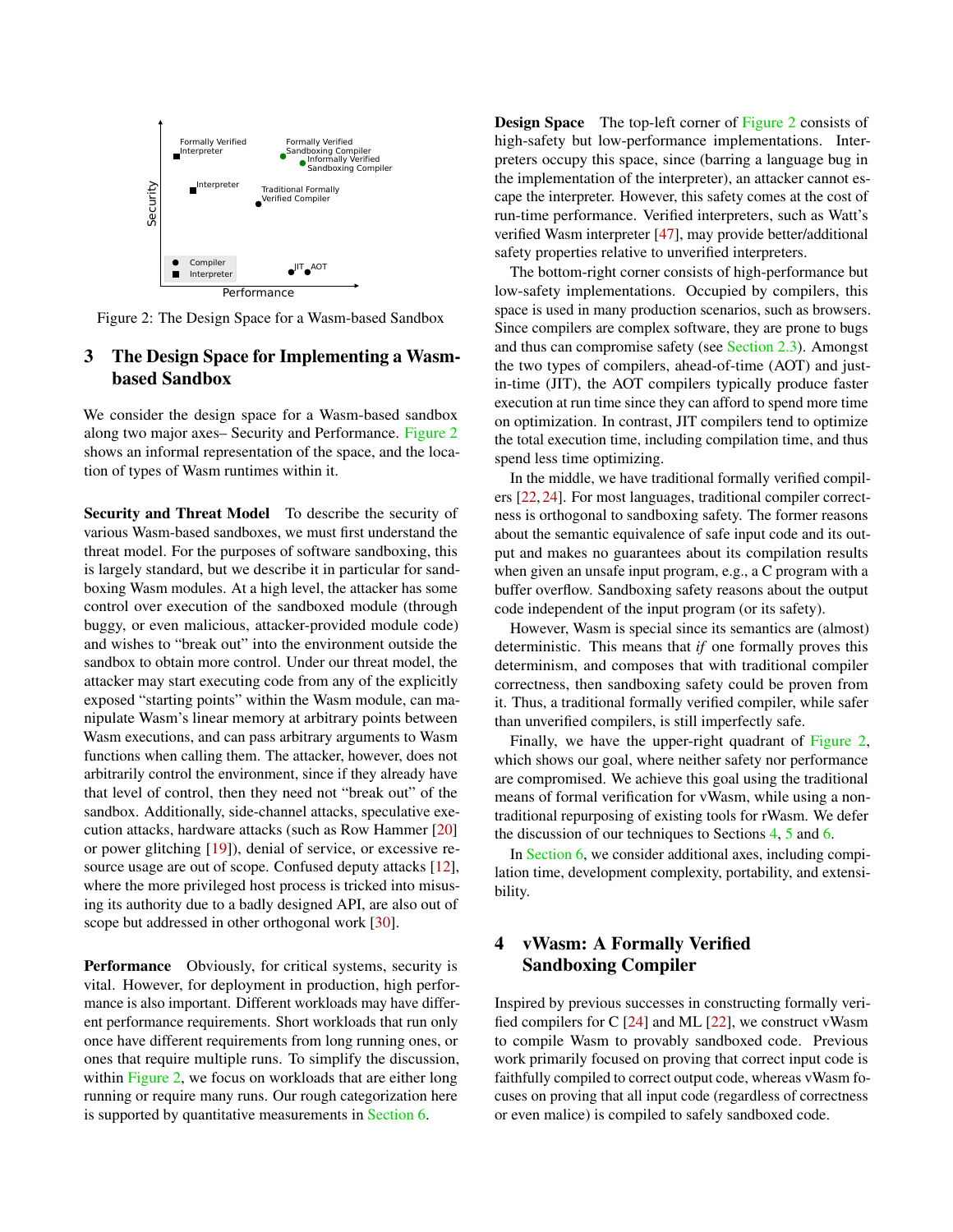Concretely, we implement vWasm in the F\* proof assistant [\(Section 4.1\)](#page-4-0), following a relatively standard compilation pipeline [\(Section 4.2\)](#page-4-1). We formally state and prove vWasm's guarantee that all output code will be properly sandboxed [\(Section 4.3\)](#page-5-0), relative to a mechanized semantics of a subset of the x64 ISA. Finally, we summarize some lessons learned from vWasm's development [\(Section 4.4\)](#page-6-1).

#### <span id="page-4-0"></span>4.1 Background: Formal Verification and F\*

Formal verification of software consists of writing a formal statement of the property we wish to prove about the software, and then writing a formal proof that shows this statement is true. The proof is machine checked and thus provides the highest degree of assurance in its correctness. In contrast to techniques such as software testing, fuzzing, and manual reviews, formal verification is able to reason about *all* execution paths, provided *any* input. This means that behaviors like buffer overflows, use-after-frees, etc. are completely ruled out. We describe vWasm's top-level property, as well as our proof strategy, in [Section 4.3.](#page-5-0)

Our verification tool,  $F^*$  [\[39\]](#page-15-8), is a general-purpose functional programming language with effects, built for formal verification. Syntactically, it is closest to languages from the ML family (such as OCaml, F#, or SML). It has the full expressive power of dependent types, and has proof automation backed by Z3  $[4]$ , an SMT solver. Code written in  $F^*$  can be extracted to multiple languages, and for vWasm, we use F\*'s OCaml extraction. Proofs are written within vWasm as a combination of pre-/post-conditions, extrinsic lemmas, and intrinsic dependently-typed values. Also, to aid in proof management, we regularly use F<sup>\*</sup>'s layered effects [\[34\]](#page-15-14).

### <span id="page-4-1"></span>4.2 Compilation Strategy

vWasm is implemented as a compiler from Wasm to x86-64 (abbreviated as x64 henceforth), but it is designed to keep most of its code and proofs generic with respect to the target architecture. Here, we describe the process of compiling to x64, but the techniques generalize in a straightforward way to other architectures such as ARM. In compiling from Wasm to x64, there are three important conceptual stages: (i) a frontend which compiles Wasm to an architecture-parametric IR, (ii) a sandboxing pass which acts upon the architecture-parametric IR, and (iii) a printer which outputs the x64 assembly code.

The frontend for the compiler is both untrusted and unverified. This means that one neither needs to trust its correctness for the overall theorem statement to be true, nor does one need to write proofs about it. Note that this is in stark contrast with traditional compiler verification, where any stage of the compilation must either be trusted or verified. This means that we are free to use any compiler technology for the compiler's frontend, including arbitrarily complicated optimizations, as long as it outputs code within our architecture-parametric

IR. This drastically reduces the development cost of such a compiler, compared to a traditional verified compiler, and it can also allow for fast code by allowing full usage of compiler optimization research. Since compiler optimization is orthogonal to our primary goal, for vWasm's frontend, we implemented only a simple register allocator and a basic peephole optimizer. We leave such optimizations for future work.

On the other end of the compilation pipeline is the x64 assembly printer, which is trusted to be correct. We discuss vWasm's overall TCB in [Section 4.3,](#page-5-0) but we note that the printer is largely a straightforward one-to-one translation of our IR to strings, making it fairly simple to audit.

Finally, the sandboxing pass, which lies between the above two, is untrusted but verified to be correct. We define this formally in the next subsection, but informally, this means that the sandboxing code has been proven (and the proof mechanically checked) to produce safely sandboxed code, given any input. Within the sandboxing pass, all accesses (reads or writes) into the Wasm module's linear memory, indirect function call table, imports, globals, etc. are proven (sometimes after suitable transformations) to be safe.

In particular, to perform safe sandboxing, we bound accesses primarily via a bitwise-AND operation whenever possible, falling back to a check-and-branch-based bound otherwise. Admittedly, this runs counter to the WebAssembly specification, which dictates that *any* access outside linear memory must immediately trap. However, we allow for this small difference in semantics to support simplified sandboxing. For valid program executions, this does not impact their execution trace. However, upon an invalid out-of-bounds access, instead of trapping and exiting, the module may continue execution while corrupting its own memory space. $3$  This transforms a security bug into a correctness (but sandbox-safe) bug. In some scenarios, this may be undesirable, so vWasm could be modified to instantly terminate.

To prove sandbox safety, we additionally prove that the sandboxing pass also guarantees (a restricted form of) Control-Flow Integrity (CFI) that ensures that any checks performed for sandboxing cannot be bypassed, and thus must be obeyed. Due to the convenient *explicit* split between different types of accesses in Wasm (e.g., linear memory is disjoint from the indirect call table and globals), sandbox checks can be safely elided in most cases except for direct linear memory accesses. This elision too is proven safe against the x64 machine model.

The sandbox used in vWasm has a fixed compile-time size, but since many Wasm programs need the ability to grow memory, we emulate the size accessible to the program, while using the sandbox size as a constant upper bound<sup>[4](#page-4-3)</sup>. The loca-

<span id="page-4-2"></span><sup>3</sup>Despite allowing such corruption, vWasm does *not* depend on external assumptions like WˆX to prevent code-modification attacks. Explicit checks force writes to stay within explicitly-provided data-only regions. Our proofs demonstrate these checks suffice and cannot be bypassed.

<span id="page-4-3"></span><sup>4</sup>Wasm uses 32-bit addressing; thus Wasm programs cannot refer to memory beyond 4GiB. vWasm supports setting the limit to this maximum, so any limitations due to memory-size bounds are due to Wasm itself. Wasm's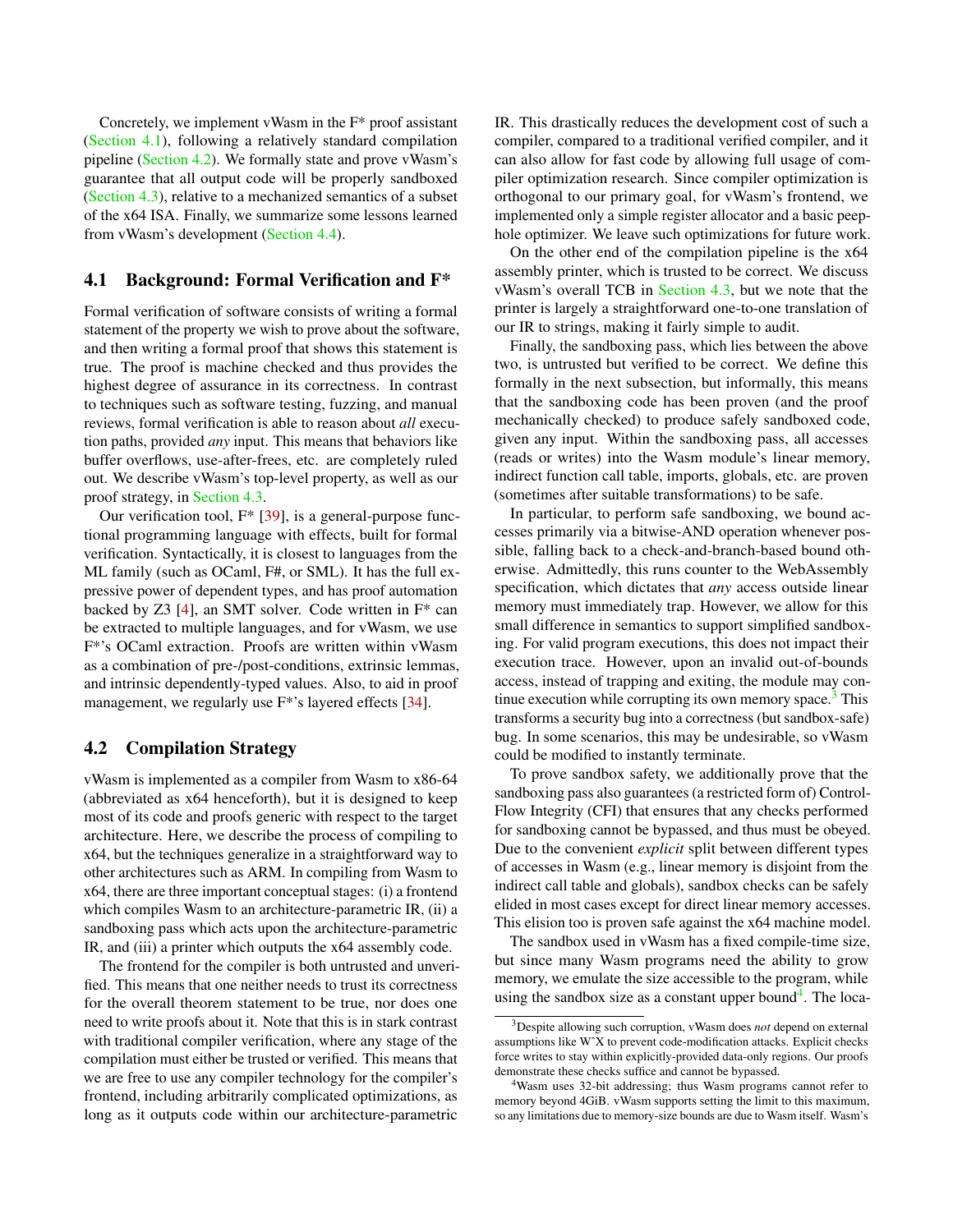```
type operandi =
  \perp OConst : n: int \rightarrow operandi
  \blacksquare OReg : r: regi \rightarrow size : rsize \rightarrow operandi
  \blacksquare OMemRel : offset : maddr \rightarrow operandi
  | ...
type ocmp =\log 32 : o1 : operandi \rightarrow o2 : operandi \rightarrow ocmp
  | ...
type ins_t =| Add32 : dst:operandi \rightarrow 02:operandi \rightarrow ins t
  | ...
type precode =
   | Ins : i: ins_t \rightarrow next: loc \rightarrow precode
  \perp Cmp : cond: ocmp \rightarrow t: loc \rightarrow f: loc \rightarrow precode
  \perp Call : tgt:target_t \rightarrow on return : loc \rightarrow precode
  | ...
type code = list precedetype ok_t = | AllOk | MemFailure | AstFailure | ...
type state = {
  ok: ok_t; ip:loc; reg_i: int \rightarrow nat64;
  mem: heap; stack: stack; ...
}
let eval_step (c:code) (s:state): state = ...
```
Figure 3: Sample of our machine model for x64 in F\*

```
val sandbox_compile
  (a : aux) (c : code) (s : erased state): Err code
    (requires (
          (s \cdot ok = AllOk) ∧
          (reasonable_size a.sb_size s. mem) \wedge(s . ip 'in\_code ' c) \wedge ... )( ensures ( fun c' \rightarrowfor all n. \left(\text{eval\_steps}\ n\ c' \ s\right). ok = AllOk)
```
Figure 4: Simplified theorem statement in F\* for provably safe sandboxing in vWasm.

tion of the sandbox in memory itself is not fixed at compile time, but instead is chosen at run time, allowing for extra mitigations, such as Address Space Layout Randomization.

## <span id="page-5-0"></span>4.3 Provably Safe Sandboxing

Reasoning about sandboxing code involves first defining a machine model, and then defining what sandbox safety is within this model. Our machine model covers the subset of x64 targeted by the compiler. A simplified version of this model, written in  $F^*$ , is in [Figure 3.](#page-5-1) The complete model can be found in our open-sourced code. Note that these semantics for x64 are defined as small-step semantics, allowing for reasoning about even potentially infinitely running code. Within the definition of the x64 state, the ok field is crucial for

defining safe sandboxing. This field is set to the value AllOk if and only if, until that point in execution, nothing invalid has occurred. Crucially, this also means that no accesses outside the memory allocated to the module have occurred.

Sandboxing is safe if and only if, informally, starting from any initial AllOk state, executing the sandboxed code for any number of steps leads to an AllOk state. [Figure 4](#page-5-2) shows the overall statement of this theorem for the sandboxing pass, more formally written in F\*. This statement, written as pre- and post-conditions for the sandboxing pass sandbox compile, shows that any code output by the sandboxer is formally guaranteed via the machine-checked proof to be safe. The pass takes two arguments a (auxiliary data) and c (the input program), and a computationally-irrelevant argument s (the initial state of the program, which is used for reasoning in our proofs, but that is erased when running the compiler), and returns output code  $\mathfrak{c}'$  under the custom effect Err (which allows the compiler to quit early upon error, for example if it finds a call to a non-existent function). The statement guarantees that as long as the pre-conditions in the requires clause are satisfied, the post-condition in the ensures clause provably holds on the produced output code. The conditions say that the initial state must be safe, have a reasonable sandbox size, and start from a valid location in the code; if these conditions are met, the output code c' will be safe when executed for any number of steps n.

The safety of the code means that it cannot access memory outside the allowed boundary. In particular, this means that any invalid (or even malicious) code provided to the sandboxer is made safe, and thus issues such as buffer overflows can only corrupt the module's internal state and nothing outside it. This property is distinct from traditional compiler correctness, which is predicated upon the input code being safe.

To better understand this guarantee, we must understand the Trusted Computing Base (TCB) under which it holds, which then explains potential limitations. Since this proof is written in F\*, our TCB includes all that comes with it, specifically, F\*, Z3 (its SMT backend), and OCaml (which is what we extract the F\* code to, in order to execute). Additionally, our TCB includes the x64 machine model, the full theorem statement from [Figure 4,](#page-5-2) and the trusted x64 assembly printer, as well as the assembler that converts the printed assembly into machine code. Note that all of these portions of the TCB would be required even for the implementation of a traditional verified compiler, but crucially, we do not have the semantics of the input language in our TCB, while traditional compiler correctness would necessarily need it in order to state its semantic equivalence (or simulation) theorem.

Our proof strategy consists of multiple parts. First, we use small-step semantics, which allow for more fine-grained reasoning about code execution. Next, we combine some instructions into groups of instructions. A group of instructions can be any positive number of instructions executed in a straight-line fashion. We then show a CFI property that this

real-world usage suggests this is not very limiting in practice.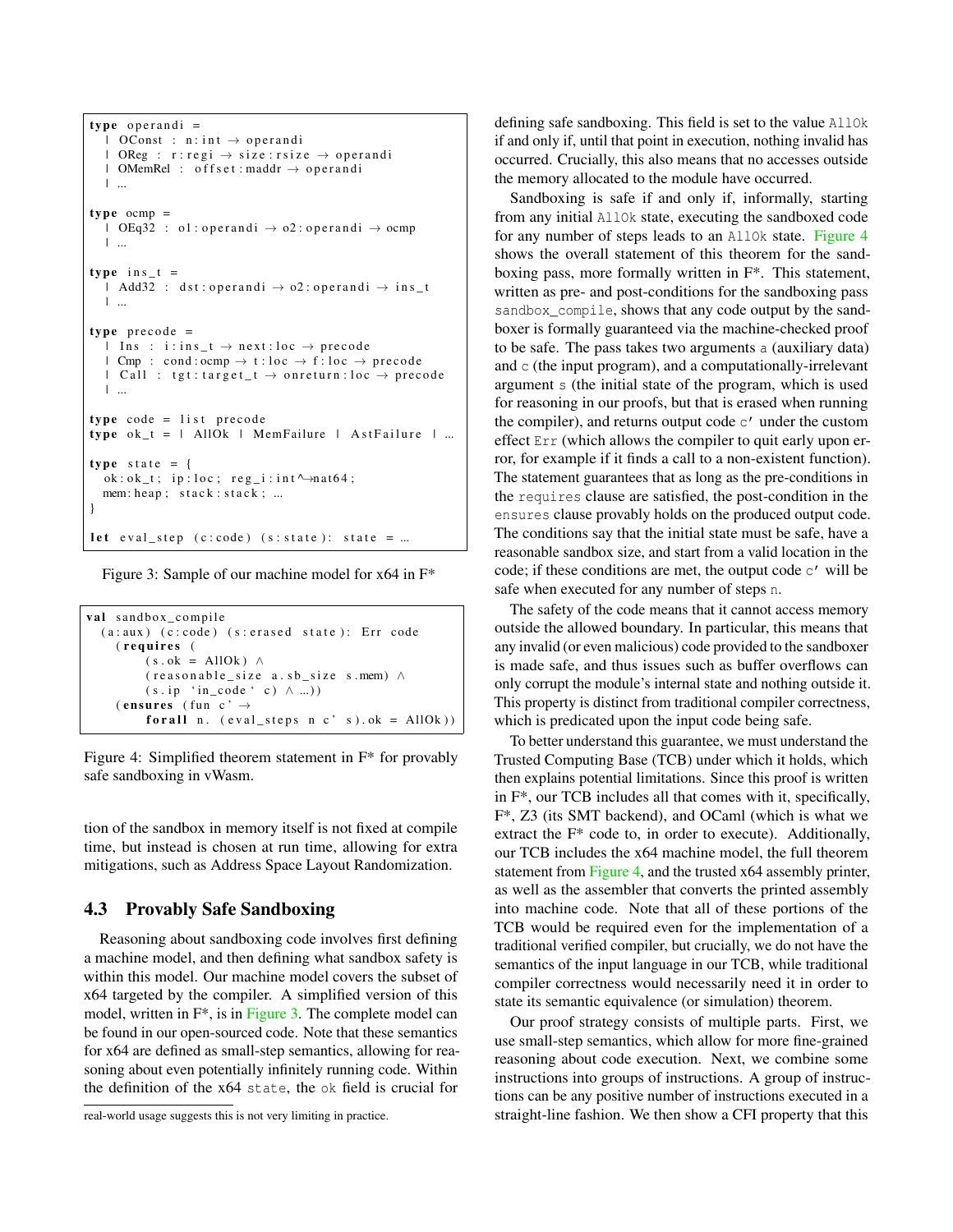grouping cannot be escaped from; i.e., a group can only be entered at its start, and only exited at its end, thereby behaving similar to a (subset of a) basic block. For normal control flow (such as straight-line code, or for conditional/unconditional direct jumps) this is straightforward, but more effort is required for indirect control flow (indirect function calls, indirect jumps, lookup/jump tables, and function returns). Next, we show that each group maintains the AllOk invariant; i.e., no invalid memory accesses or any other transition to an invalid state has occurred yet. By ensuring that all potentially unsafe accesses are correctly checked within a group, this invariant follows as a result. Finally, we prove that this invariant suffices to show that executing any number of steps in the program maintains AllOk.

#### <span id="page-6-1"></span>4.4 Useful Insights

In the process of implementing and verifying vWasm, we uncovered some useful insights, which are likely to generalize to any formally verified sandboxing compiler. The first of these is that proving sandboxing is far more convenient with small-step semantics than it is to do it with big-step semantics along with a full execution trace. We initially started with the latter, but found that the proofs were convoluted and were simplified significantly by switching to the former. This is because small-step semantics allowed us to more naturally state and work with the invariant along groups of instructions. At its core, each group of instructions behaved like a single "medium step" formed from a finite collection of small steps, and this property is more naturally expressed as combining small steps on an unchanged program, rather than as a big step on the restricted program consisting of only the group.

Next, we found, to our surprise, that an unstructured IR was more convenient to work with to prove sandboxing. Wasm is carefully designed as a structured virtual architecture, not allowing for arbitrary gotos, and such structure generally simplifies proofs. However, Wasm introduces multiple distinct control-flow constructs consisting of loops, blocks, conditionals, branches, conditional branches, indirect branches, and direct/indirect calls. Each of these contribute non-trivial complexity to the proof, and hence we found that making the IR unstructured quite early in the compiler simplifies the overall implementation and associated proofs. In particular, vWasm quickly moves to an IR based on an unstructured Control Flow Graph (CFG) and maintains this right down to emitting x64 assembly at the printer. This means that all the control flow constructs are unified and do not require special handling.

Another useful property we noticed is that most of the proofs for the sandboxing are architecture independent. While we have implemented our compiler to only emit x64, very few proofs depend on x64-specific behavior. Instead, most of them rely more abstractly upon whether an instruction may access a certain region of memory or not. Thus, we believe that the compiler and its proofs are *almost* architecture independent. Specifically, with some more proof engineering, location modeling could be made more abstract, similar to that done by Bosamiya et al. [\[2\]](#page-14-13), at which point the proofs would be practically architecture independent. We leave this for future work.

Finally, to implement a convenient-to-reason-about CFGbased semantics, a list of instructions with jumps indexing into it is useful. However, this makes for a very slow compiler, since updates to a functional list are expensive in languages like OCaml that use immutable linked lists. In order to balance proof complexity and implementation performance, we implemented a new functional data structure which we call an Append Optimized List (AOL). An AOL contains all the operations that one might require from a functional list, and each of these operations are proven to correspond to the equivalent operation on the simulated functional list. However, these operations are optimized for performance by implementing AOL as a tree that allows for delaying operations. For example, appending two functional lists is a linear time operation (in the length of the first list), but appending two AOLs is a constant-time operation, since it only requires the creation of a single node that points to both. Other operations which are faster on AOLs than on functional lists include: length, zip, unzip, repeat, split, get\_at\_index, and update\_at\_index. Since these operations are proven to match the functional specification, proofs written with lists in mind work directly with no changes required; however, the overall performance of the compiler is improved by an order of magnitude [\(Section 6.1.2\)](#page-10-0).

# <span id="page-6-0"></span>5 rWasm: High-Performance Informally-Proven-Safe Sandboxing

rWasm leverages the insight that Rust [\(Section 5.1\)](#page-6-2) can provide *both* safety [\(Section 5.3\)](#page-7-0) and good performance, if we employ a suitable compilation strategy [\(Section 5.2\)](#page-7-1) that plays to the strengths of Rust's optimization strategies [\(Section 5.4\)](#page-7-2). rWasm's approach also makes it surprisingly simple to instrument the produced code with reference monitors [\(Section 5.5\)](#page-9-2).

# <span id="page-6-2"></span>5.1 Background: Rust

Rust [\[26,](#page-15-15) [40\]](#page-15-16) is a systems programming language with a strong focus on performance, reliability, and safety. Developed originally for use in Firefox, it has since gained use in the industry for security- and safety-critical software components. Amongst other goals, Rust aims to eliminate memory safety errors entirely, and it does so through a memory-ownership discipline. This provides safety without garbage collection, which practically all popular memory-safe languages previously required. Rust allows a developer to write high-level code, with low-level control when needed. However, as a systems programming language, there might be certain scenarios (e.g., writing an OS) where one might need more control than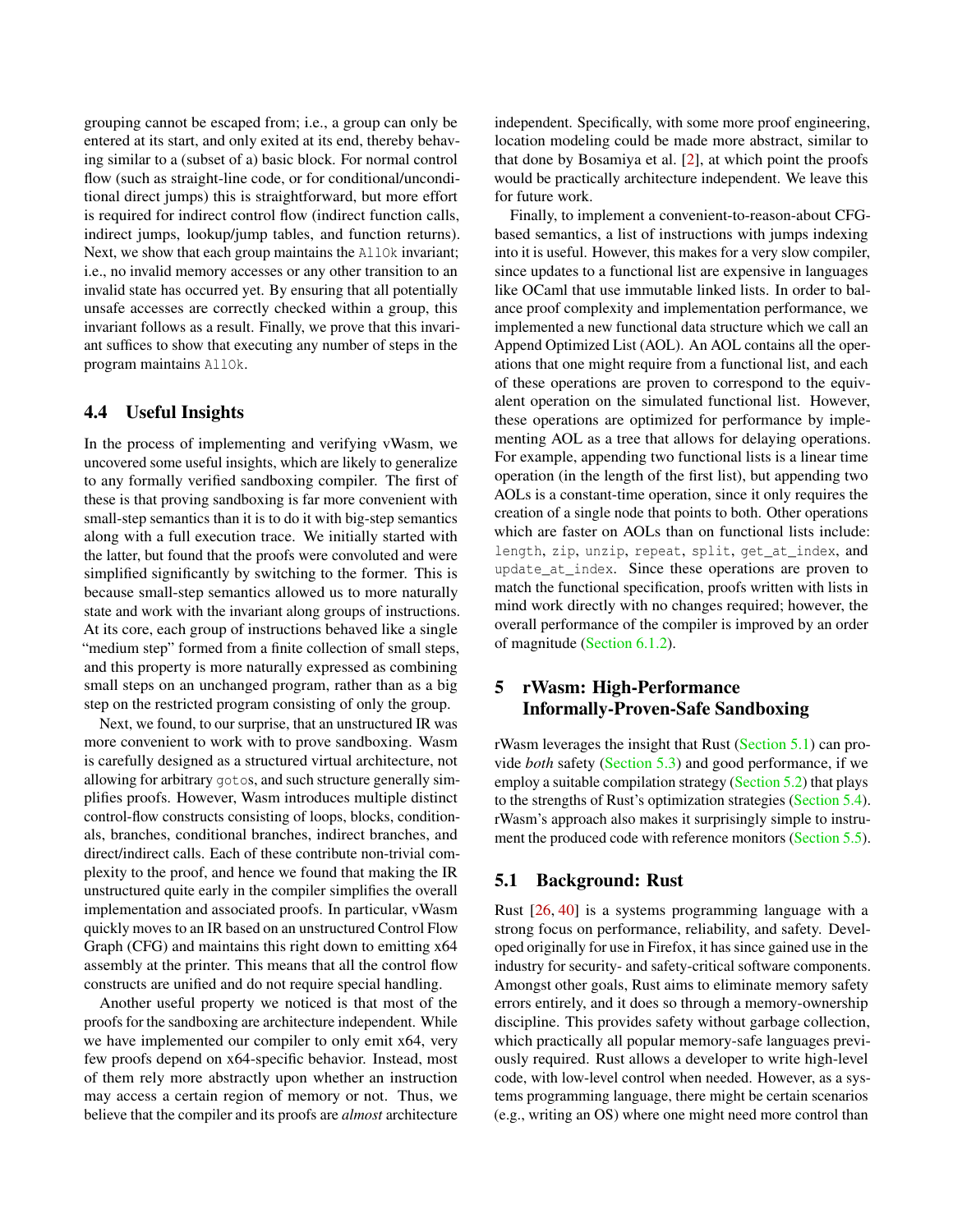directly allowed by the language, like directly accessing an arbitrary location in memory. Rust provides an explicit escape hatch for this via the keyword unsafe.

However, Rust guarantees that correctly typed code without unsafe (ensured by the declaration #![forbid(unsafe)]) will always be memory safe. The Rust community takes this guarantee *extremely* seriously, and considers any unsoundness in its type system to be immediately security critical (even if it may not actually be exploitable), assigns a CVE to it, and then works to fix the unsoundness [\[51\]](#page-16-3). Given the prevalence of Rust in industry, and how seriously the Rust team takes unsoundness bugs, safe Rust is thus battle-tested to be memory safe, even if not (yet) proven to be so. Early efforts towards formalization of Rust and its security guarantees have already begun, such as with the RustBelt [\[18\]](#page-14-14) project and Oxide [\[50\]](#page-16-4).

## <span id="page-7-1"></span>5.2 Compilation Strategy

rWasm compiles WebAssembly code to safe Rust. It consists of (i) a frontend that parses the Wasm binary into an internal intermediate representation, (ii) a stack and dead code analyzer, and (iii) a backend printer, that prints the intermediate representation into Rust code. This Rust code is then fed into the Rust compiler (rustc) to produce machine code.

We implement all stages of rWasm in safe Rust, and no stage of the compiler needs to be verified or trusted. This means we do not need to depend upon the safety or correctness of any part of rWasm for the safety of the produced executable machine code. Instead, the safety of the produced code simply comes from the lack of any unsafe in the generated Rust code. We discuss this further in [Section 5.3.](#page-7-0) The compiler itself is thus free to generate code however it likes, but not all approaches produce efficient code. We discuss techniques to produce efficient code, amongst other details in [Section 5.4.](#page-7-2)

### <span id="page-7-0"></span>5.3 Provably Safe Sandboxing

Our key insight for rWasm is that emulation of low-level code can be done by lifting it to a high-level language, which provides the guarantees of the high-level language to the lowlevel code under emulation. The high-level property that we want for provably safe sandboxing is essentially memory safety, meaning that the sandboxed code cannot access any memory that is not explicitly allocated to it by the runtime in the host process. Thus, compiling Wasm to *any* type-safe language (e.g., OCaml or Haskell) would provide provablysafe sandboxing through guaranteed object integrity, lack of type confusion, lack of out-of-bound memory accesses, etc. without trusting the generated type-safe code. Contrast this with wasm2c  $[43]$ , which requires trusting the compiler, or its generated C code, since C does not guarantee memory safety.

The usual side effect of such lifting is that it leads to either unpredictable or bad performance. We recognize, however,

that Rust presents us with a new opportunity to provide highlevel guarantees without necessarily suffering this side effect. We have to be careful to actually eliminate it, but due to Rust's focus on performance, and lack of a garbage collector, it is feasible to obtain good and predictable performance by lifting code to Rust.

Since safe Rust's type-safety guarantees memory safety, we can thus informally prove memory safety by ensuring that there is no usage of unsafe in the produced code. We can achieve this simply through the use of a #![forbid(unsafe)] declaration. The TCB in this scenario then is only the Rust compiler. More explicitly, neither rWasm nor its generated code needs to be trusted for memory safety. While the Rust compiler itself is large, the Rust team takes type- and memory-safety extremely seriously, and thus this provides (informally) provably safe sandboxing.

Astute readers will note that sandbox safety in any typesafe language also depends on the language's runtime libraries. Fortunately, rWasm imports nothing, uses only allocation-related features (for Vec), and even eliminates dependency on the Rust standard library via the #! [no\_std] directive. As with any sandbox, care is required when exposing an API to sandboxed code [\[30\]](#page-15-3) (e.g., to avoid APIs enabling sandbox bypasses directly or via confused-deputies), but such concerns are orthogonal to sandbox construction.

#### <span id="page-7-2"></span>5.4 Useful Insights

Here, we describe an optimization-friendly collection of techniques to preserve WebAssembly semantics in Rust. [Fig](#page-8-0)[ure 5](#page-8-0) illustrates the net effect of these techniques when compiling an example Wasm function that takes a 32-bit integer argument and computes the sum of positive integers up to that number. Note that the simple Wasm code becomes seemingly complex Rust code. However, the Rust code is written to be optimization friendly, and thus the Rust compiler is able to optimize it nearly all away, even recognizing that this convoluted looking code can be optimized via the mathematical closed form  $\sum_{i=0}^{a} i = \frac{a(a+1)}{2}$  $\frac{2^{(n+1)}}{2}$ . We briefly summarize key design decisions below.

The first challenge for any Wasm compiler is mapping Wasm's stack-based virtual machine to finite-register hardware. Rather than write our own register allocator for rWasm, our stack analysis pass emulates the stack-based machine via an infinite-register machine, where Rust variables are used to represent the "infinite" registers (notice in [Figure 5a](#page-8-1) that the Wasm code only uses two stack slots, which correspond to Rust variables slot0 and slot1 in [Figure 5b\)](#page-8-2). We represent Wasm's non-stack locals and function arguments as scalar-typed Rust variables (see local0 and local1 in [Figure 5b\)](#page-8-2). This allows us to piggy-back on rustc's excellent register allocation routines to obtain good performance.

To further simplify rWasm's implementation, we observe that Rust is adept at eliminating the repeated wrapping and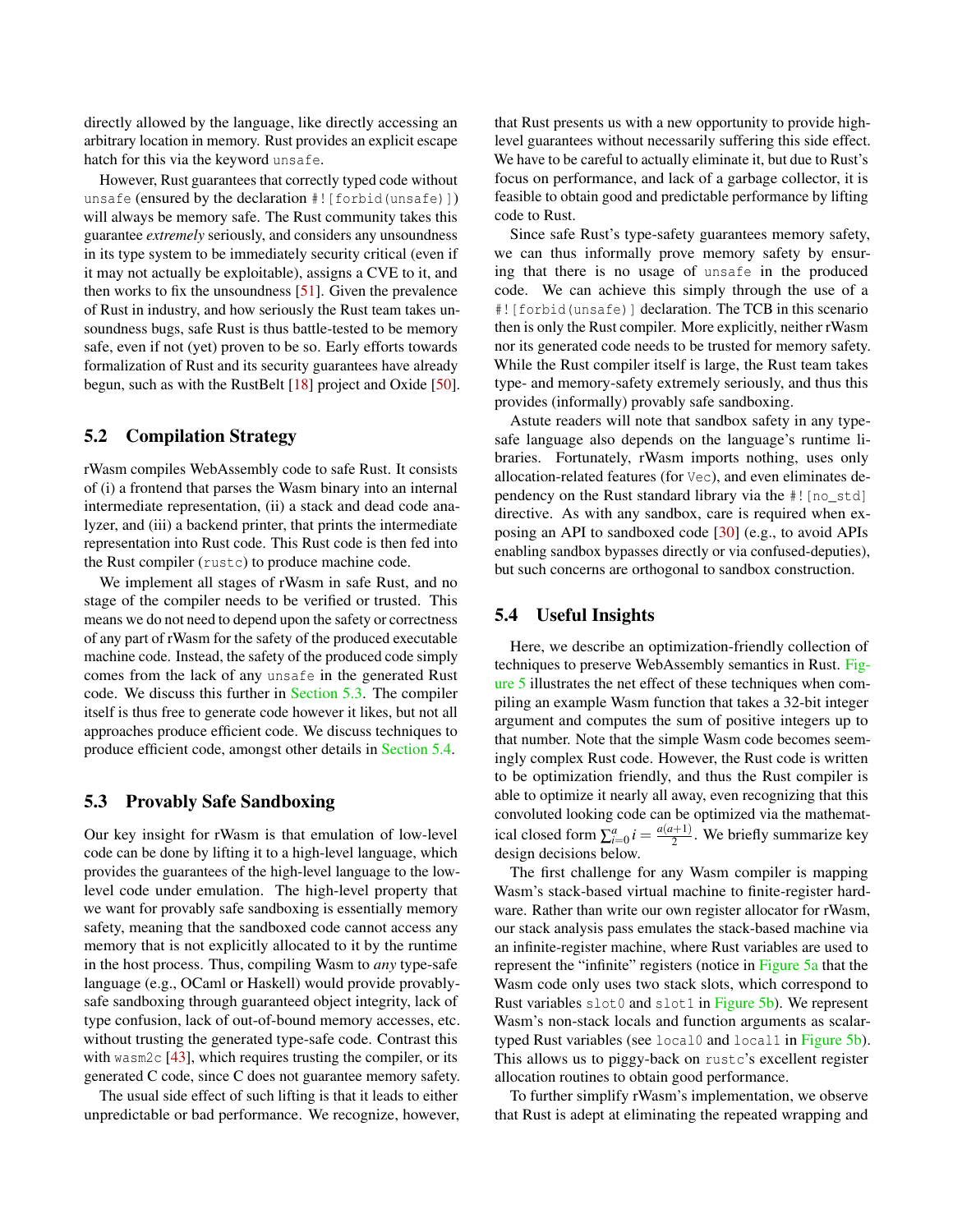```
(func (param i32) (result i32)(local i32)loop (result i32);
    \textbf{local.get 0} ;; [a]
    i32 \cdot const \quad 1 \qquad ; \quad [a, 1]i32.1t_s ;; [a <1?]
     if (result i32);;
       local.get 1 ;; [s], return
     e l s e
       local.get 0 ;; [a]
       local.get 1;; [a, s]i 3 2 . add ;; [a+s]
       local. set 1 ;; [], s \leftarrow a + s<br>local. get 0 ;; [a]local.get 0 ;; [a]<br>i32.const 1 ;; [a, 1]
       i32.cons t 1;;
       i32. sub ;; [a-1]<br>local. set 0 ;; [1, a][ ], a \leftarrow a - 1br 1 ;; continue
    end
  end )
(a) WebAssembly code. The status of the stack
after each instruction's execution is shown as
                                              fn func_0(\text{kmut} self, a: i32) \rightarrow Option<i32> {
                                                let mut local0 = a; let mut local1 = 0i32;
                                                let mut slot0: TV; let mut slot1: TV;
                                                'lbl0: loop {
                                                 slot0 = tv(local0);slot1 = tv(1i32);
                                                  slot0 = tv((slot0.vi32()?) <
                                                            (slot1.vi32()?));
                                                  'lbl1: loop {
                                                   if slot0.vi32()? != 0 {
                                                     slot0 = tv(local1);} else {
                                                     slot0 = tv(local0):
                                                     slot1 = tv(local1);slot0 = tv(slot0.vi32()? +slot1.vi32()?);
                                                     local1 = slot0.vi32() ?:
                                                     slot0 = tv(local0);slot1 = tv(1i32);
                                                     slot0 = tv(slot0.vi32()? -slot1.vi32()?);
                                                     local0 = slot0.vi32()?;
                                                      continue 'lbl0;
                                                    } break;
                                                  } break;
                                                }
                                                Some(slot0.vi32()?)
                                              }
                                                                                                      func_0:
                                                                                                          te st esi, esi
                                                                                                          j 1 e . A
                                                                                                           lea eax, [ r s i - 1]
                                                                                                          1ea ecx, [rsi - 2]imul rcx, rax
                                                                                                          mov edx , eax
                                                                                                          imul edx , eax
                                                                                                          shr r c x
                                                                                                          add edx esi
                                                                                                          sub edx, ecx
                                                                                                          mov eax, 1
                                                                                                           r e t
                                                                                                     .A:
                                                                                                           xor edx , edx
                                                                                                          mov eax , 1
                                                                                                           r e t
                                                                                                           (c) Compiled to x64
```
comments, where the stack grows towards the right.

<span id="page-8-2"></span>(b) Simplified Rust Output from rWasm

Figure 5: Compilation via rWasm of a program to find the sum of the first a positive integers.

unwrapping of tagged unions (i.e., sum types) without any performance penalty. Hence, we implement a custom tagged enum in Rust that can hold any of the native Wasm types. As shown in [Figure 5b,](#page-8-2) tv wraps and tags values of any scalar type into the TV tagged enum; the original values can then be extracted back to a scalar type, say i32, while checking the tag using vi32()?. Using a tagged enum means that all Rust variables have the same type, so rWasm's stack analysis only needs to track the overall stack size, not the types of the values on the stack at any given moment during program execution. For example, given the Wasm code, i32.const 5, drop, f64.const 3.14, rWasm can reuse the same Rust variable, even though the stack slot has different types during execution. Furthermore, this approach makes the polymorphic Wasm instructions select (which picks one of the elements of the stack based upon the top element) and drop (which drops the top element of the stack) trivial to implement.

To handle WebAssembly's wide range of control flow constructs, we need to compile them down to those supported by Rust. While Rust does not support unstructured gotos, it does have the ability to break/continue to any outer loop (the labels 'lbl0 and 'lbl1 in [Figure 5b](#page-8-2) correspond to the respective block structure in [Figure 5a\)](#page-8-1). We use this, along with conditionals and match expressions to implement and emulate all the intra-function control flow constructs in Wasm. Direct function calls translate trivially to direct calls in Rust, but indirect function calls have multiple design choices, such as inlining a dispatch routine, or having multiple type-disjoint dispatch routines, or calling out to a single common dispatch routine (requiring serialization of arguments on the stack and

a type check and deserialization at the dispatch routine). In practice, we found the single dispatch routine to work best, for both compile-time and run-time performance.

For WebAssembly's linear memory, there are multiple design choices both for how to implement it, as well as how to access it. The first decision is whether to implement it as an overcommitted allocation with memory-size emulation (similar to that in vWasm) or to simply utilize a heap-allocated resizable array of bytes (i.e., Vec<u8>). The second decision is a choice between check-and-panic vs wrapping memory access. Each of these choices involves a trade-off between compile-time and run-time performance. Based on our microbenchmarks [\(Section 6.1\)](#page-9-0), we chose check-and-panic with a resizable Vec<u8> as our default. While this introduces explicit checks at each access, rustc optimizes many of them by eliminating repeated or unnecessary checks statically.

Wasm's mutable global variables might initially seem difficult to implement in Rust, since Rust requires unsafe to read or write mutable globals (or static mut in Rust parlance). However, this has a simple fix familiar to most functional programmers: the state monad. In fact, rWasm even handles Wasm's linear memory this way. In particular, we represent the emulated Wasm module as a Rust struct whose associated methods emulate the Wasm module's functions. This means that the module's state is passed into each function (via &mut self), and the globals and linear memory can be stored safely within the Rust struct.

Finally, rWasm models integer overflow semantics to explicitly match WebAssembly semantics. By default in Rust, integer overflows cause panics in debug builds, and wrap in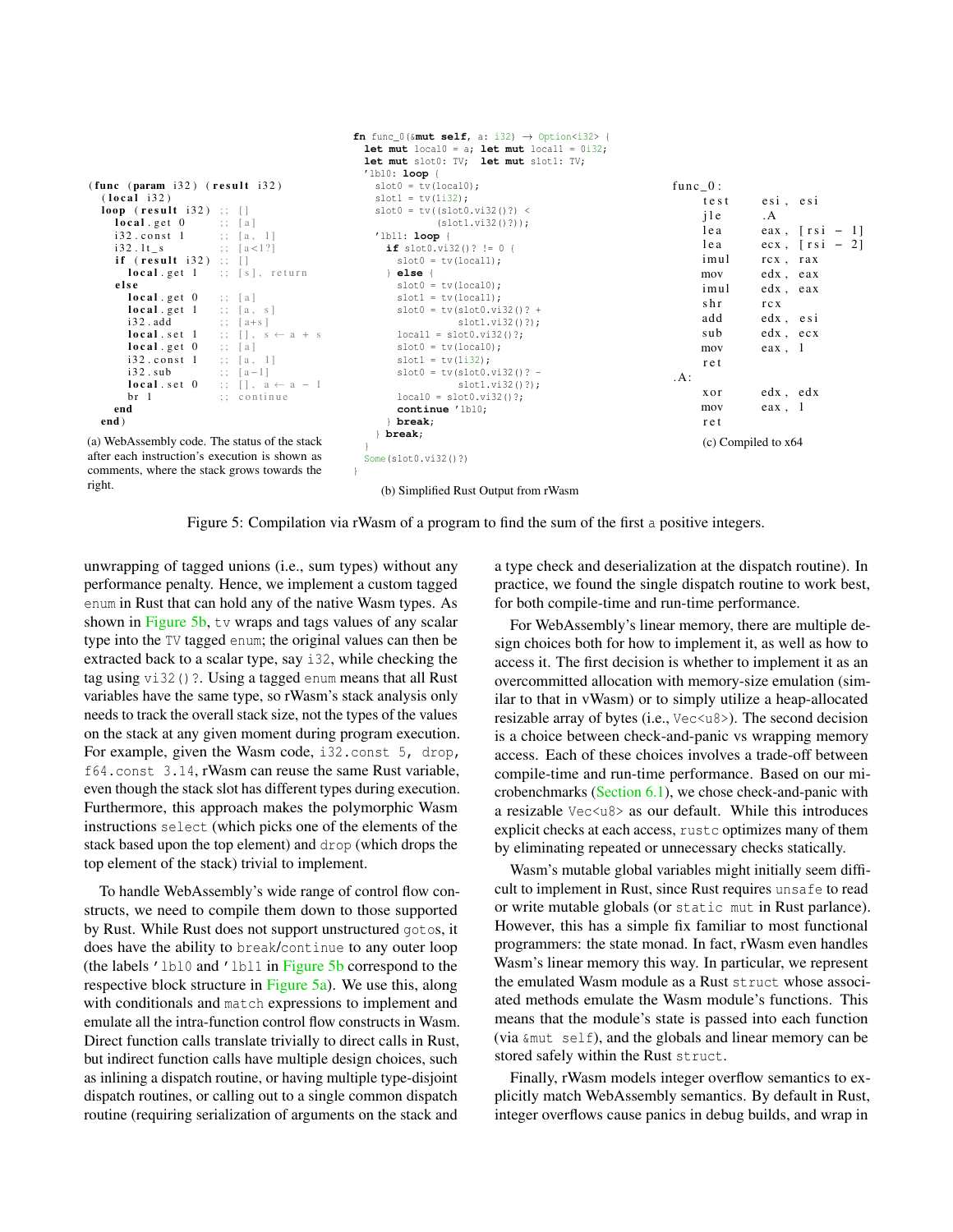release builds. Since Wasm's integer overflow semantics are to always wrap, we explicitly perform wrapping arithmetic in Rust. This ensures that we always match WebAssembly semantics, even in debug builds. We omit this in [Figure 5b](#page-8-2) due to space constraints.

#### <span id="page-9-2"></span>5.5 Extensions

Implementing a low-level (virtual) architecture emulator via lifting to a high-level language, as we do in rWasm, comes with some extra benefits. One such benefit is that it is easy to build code tracers and Inline Reference Monitors (IRMs) in the spirit of SASI [\[7\]](#page-14-0) (which describes how to instrument Java and x86 byte code to enforce security policies expressed as security automata). Another benefit is that the Rust compiler is able to jointly optimize the IRM and Wasm module's code, since both are part of the same generated Rust source. In fact, one could even consider the sandboxing access checks to be a special case of such IRMs. Within rWasm, we currently have multiple tracers that can be enabled if the user chooses, including function-level tracing, instruction-level tracing, and memory-access tracing, taking 75, 10, and 70 lines of code respectively to implement. Anecdotally, we found it easy to debug rWasm and its output during development due to IRMs. It would not be difficult to extend rWasm with other IRMs, even with very high precision, such as byte-level granularity run-time taint analyzers. Such extensions could potentially allow one to implement various sanitizers, such as Address-Sanitizer (ASan) [\[38\]](#page-15-17), without introducing much overhead, or indeed even needing source (which compiling with ASan requires). We leave such extensions for future work.

## <span id="page-9-1"></span>6 Evaluation

We evaluate vWasm and rWasm against multiple popular Wasm runtimes. These include interpreters (wasm3 [\[44\]](#page-15-18) and WAMR [\[49\]](#page-16-2) in interpreter mode), JIT compilers (Wasmer [\[45\]](#page-15-19) and wasmtime [\[46\]](#page-15-9)), and AOT compilers (wasm2c [\[43\]](#page-15-11), WAMR [\[49\]](#page-16-2) in AOT compilation mode, WAVM [\[48\]](#page-16-1)). We choose these runtimes for comparison as they are both popular, as per GitHub stars, and also support the WebAssembly System Interface (WASI) [\[42\]](#page-15-6), allowing for direct comparisons. We also investigated Lucet [\[1\]](#page-14-6), which uses Wasm for sandboxing, although without any guarantees. $5$  Unfortunately, despite extensive efforts with multiple versions, we were unable to get Lucet to execute any of our 30 benchmarks, and thus we exclude it from comparison.

We evaluate these Wasm runtimes on both quantitative [\(Section 6.1\)](#page-9-0) and qualitative [\(Section 6.2\)](#page-11-0) metrics. All benchmarks run on a system with an AMD Ryzen 3700x processor and 64 GB of memory. We compile benchmarks to WASI- compliant Wasm binaries using Clang [\[3\]](#page-14-15) with the -O3 optimization level. In addition, for comparison against native (non-sandboxed) execution, we compile directly to native x64 code also using Clang with -O3.

#### <span id="page-9-0"></span>6.1 Quantitative Benchmarks

#### 6.1.1 Execution Time

As discussed in [Section 3,](#page-3-0) run-time performance is critical for practical adoption in most applications. Hence, we measure execution time for our compilers and our various baselines using the PolyBench-C benchmark [\[33\]](#page-15-21) suite, consisting of thirty programs, which has been a standard benchmark suite for Wasm since its inception [\[11\]](#page-14-3).

[Figure 6](#page-10-1) summarizes our results, showing the normalized execution time of the benchmarks on the Wasm runtimes. Each point in the chart is the ratio of the mean time taken to execute the benchmark with the particular runtime vs. the mean time taken to execute by compiling the C code directly to non-sandboxed x64. We run each benchmark between 10 and 1000 times, based upon the time taken to run the particular benchmark. The mean of the different normalized execution time, and the 25% and 75% quartiles are shown for each runtime. [Appendix A](#page-17-0) shows a detailed breakdown and further analysis.

The results indicate that, unsurprisingly, compilation strictly dominates interpretation for run-time performance. Note that, as seen in the original Wasm paper [\[11\]](#page-14-3), we too find some benchmarks execute *faster* when compiled via Wasm than when compiled directly to native code.

With respect to our compilers, we see that rWasm is competitive even with the compilers which are optimized for speed, and not necessarily safety, only slower by 3% to 26% on average than the first three of the four faster runtimes on the list (wasm2c, WAMR in AOT compilation mode, and wasmtime respectively). The fastest, WAVM, is almost twice as fast as rWasm on average, but on some of the longer running PolyBench-C benchmarks (such as 2mm, 3mm, and gemm), rWasm is more than twice as fast than WAVM, and thus we see that relative performance can vary drastically based upon workload. vWasm consistently outperforms the interpreters on all benchmarks (by 30% on benchmarks like reg\_detect and fdtd-apml to 600% on benchmarks like cholesky and ludcmp). However, while on average it is  $2 \times$  to  $3 \times$  faster than the interpreters, it is slower than the other compilers by  $3.5\times$  to  $7.5\times$ . However, [Figure 6](#page-10-1) also shows the execution time for vWasm with the sandboxing pass disabled. We find that the run time is marginally affected (by only 0.2%). This indicates that almost all of the slowdown, compared to other compilers, is due to the unverified portion of the compiler, which can be improved without needing to write any new proofs or even impacting existing proofs. In particular, replacing the simple register allocator and introducing stan-

<span id="page-9-3"></span><sup>&</sup>lt;sup>5</sup>Indeed, one of the developers remarked, "We're just constantly fixing bugs with it" [\[28\]](#page-15-20).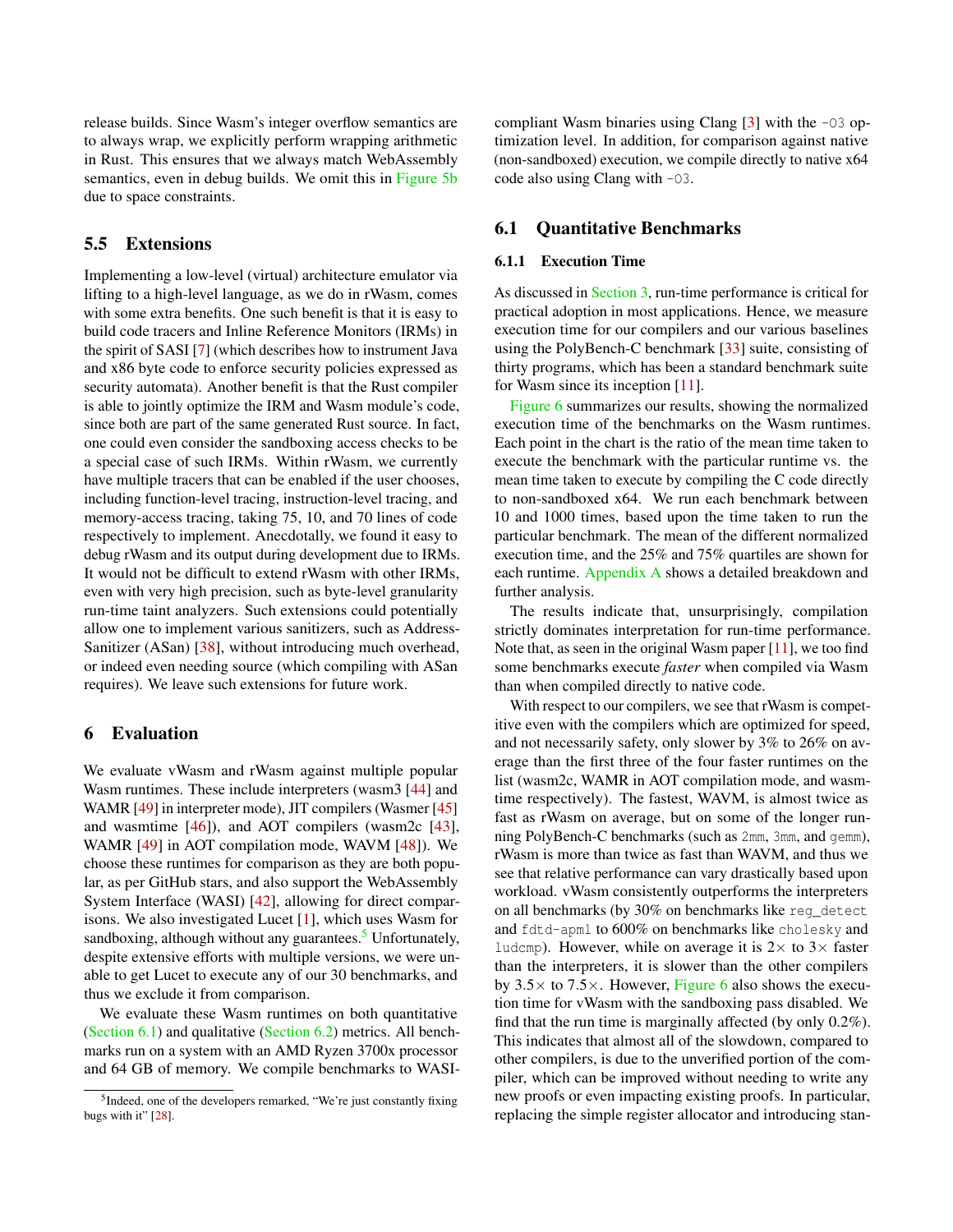<span id="page-10-1"></span>

Figure 6: Mean execution time of PolyBench-C benchmarks across the Wasm runtimes, normalized to pure native execution. Interpreters have square brackets; JIT compilers have braces; the rest are AOT compilers. vWasm\* disables sandboxing.

<span id="page-10-3"></span>

Figure 7: Mean compilation time for the PolyBench-C benchmarks across the Wasm AOT compilers.

dard optimizations (e.g., common subexpression elimination) should improve the performance of code compiled by vWasm significantly, without any proof effort.

Microbenchmark: Sandboxing Memory Accesses There are multiple design choices for how memory accesses are implemented [\(Section 5.4\)](#page-7-2). We compare these in [Figure 8,](#page-10-2) both on our regular AMD-based test bench, and on a system with an Intel i9-9900K with 128GB of RAM. These violin plots show the time taken to read a single 64-bit integer from memory, using different methods to confirm the read's memory safety. We represent the three approaches, namely No Sandbox (*N*), Check-and-Bound (*C*), and Wrapping with Bitwise AND (*B*), as rows/violins in the plot. *N* is shown

<span id="page-10-2"></span>

Figure 8: Design choices for sandboxing memory accesses.

only as an unsafe baseline to compare the safely sandboxing *C* and *B*. In each violin, the top half shows the probability density of time taken (collected from  $\sim$ 2 × 10<sup>9</sup> samples for each configuration) to perform a single read from resizable memory (via Vec<u8>), while the bottom half shows the same from a fixed-size array. On both CPUs, for fixed-sized arrays, the difference between *C* and *B* is negligible. However, on resizable memory, we find that *C* is three times faster than *B* on the AMD CPU, while on the Intel, *B* is only marginally faster than *C*. Thus, we find a significant difference in picking the better approach on modern Intel and AMD CPUs. More surprisingly, *C* either almost meets, or significantly beats the performance *B*, contrary to conventional SFI wisdom.

#### <span id="page-10-0"></span>6.1.2 Compilation Time

For some scenarios (e.g., Web apps), compilation time matters, since it sits on the critical path for an impatient user.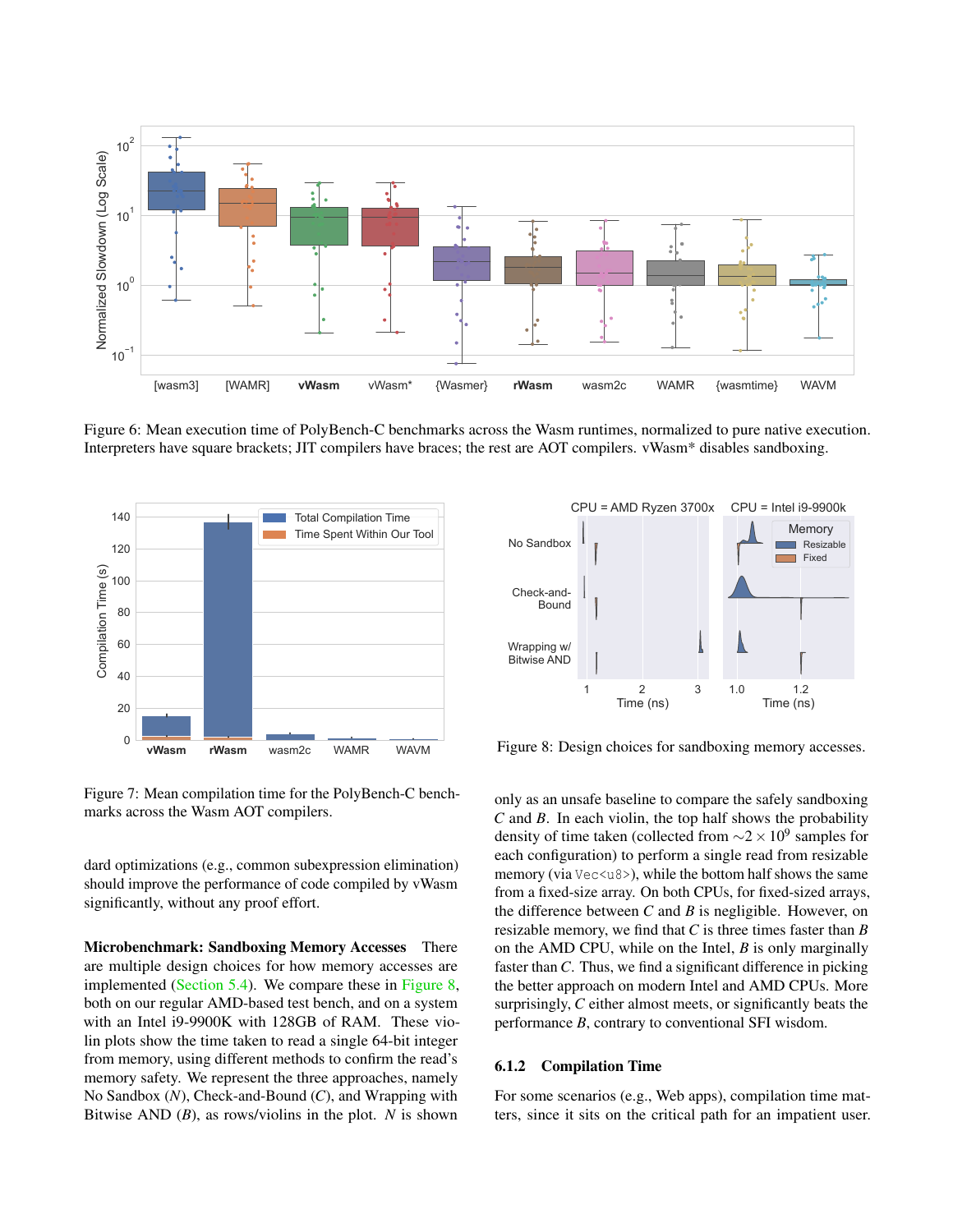<span id="page-11-1"></span>

| vWasm Component        | Lines of Code | Verif. Time (s) |
|------------------------|---------------|-----------------|
| x64 Semantics          | 2068          | 114             |
| Printer                | 1458          | 45              |
| Parser                 | 558           | 19              |
| Frontend               | 2747          | 57              |
| Register Allocator     | 1822          | 87              |
| Optimizer              | 185           | 8               |
| Sandboxing             | 3607          | 450             |
| <b>AOL</b>             | 737           | 9               |
| <b>Layered Effects</b> | 443           | 8               |
| Misc                   | 1160          | 22              |

| rWasm Component          | Lines of Code |
|--------------------------|---------------|
| $AST + IR$               | 384           |
| Parser                   | 888           |
| Stack Analysis + Printer | 2157          |
| <b>IRMs</b>              | 155           |
| Misc                     | 109           |

Table 1: Development Effort. The first two components of vWasm are its primary TCB.

For other scenarios (e.g., installing dynamic client code at a CDN), compilation time happens off the critical path.

For completeness, [Figure 7](#page-10-3) shows the mean compilation time needed for each of the Wasm compilers. For our compilers, we also show the split between time spent within our implementation, and time spent in the tool that runs after.

For vWasm, approximately 17% of the 16 seconds is spent within the compiler, and the rest is spent in the assembler. For rWasm, 1.5% of the 137 seconds is spent within our compiler, and the rest is spent within the Rust compiler, which is known for slow performance. We note however, that any improvements in the rustc's compilation time will automatically improve our overall compilation time without requiring any changes to rWasm.

Faster Compilation with Append Optimized Lists As discussed in [Section 4.4,](#page-6-1) we introduce an efficient implementation for functional lists with operations proven functionally equivalent to standard functional lists. When measured on the compilation times for PolyBench-C, they reduce compile times from 25+ seconds to 2.5s, which is an order of magnitude improvement. The impact on verification time and effort (apart from proving the AOL functionally correct) is negligible, since AOLs provably meet the specification for standard functional lists, meaning that they behave as a "free" drop-in replacement.

#### 6.1.3 Development Effort

Next, we quantify the development effort needed to implement both vWasm and rWasm. The former took approximately two person-years to develop, including both code and proofs, while the latter took one person-month. This stark

<span id="page-11-2"></span>

| Property                 | vWasm           | rWasm            |
|--------------------------|-----------------|------------------|
| <b>Safety Guarantee</b>  | Theoretically   | Provable w/      |
|                          | stronger        | non-standard TCB |
| <b>Initial Impl.</b>     | Less efficient  | More efficient   |
| <b>Maintenance</b>       | Less efficient  | More efficient   |
| <b>Static Properties</b> | More extensible | Less extensible  |
| <b>Run-Time IRMs</b>     | Less extensible | More extensible  |

Table 2: Summary of the Qualitative Comparisons

contrast is a testament to the daunting amount of work formal verification requires, even with modern, automated tools like F\*. It also illustrates the significant benefit of rWasm's carefully leveraging Rust's investment in safety. We describe the development effort qualitatively in [Section 6.2.](#page-12-0)

As another quantitative measure, we include lines of code for both tools in [Table 1,](#page-11-1) split by high-level components, along with total time taken for  $F^*$  to verify the components of vWasm. We note however, that this only shows overall time taken to verify; it is not indicative of the interactive verification cycle, which is what comprises the majority of vWasm's development time. To keep the interactive proof engineering cycle tolerable, most proofs in our code base take under ten seconds to verify, and even the most time consuming proofs are checked in under two minutes.

### <span id="page-11-0"></span>6.2 Qualitative Evaluation

Here, we qualitatively compare vWasm and rWasm against one another, as two important points in the design space [\(Section 3\)](#page-3-0). We summarize the comparison in [Table 2.](#page-11-2)

Safety The level of assurance provided by both vWasm and rWasm is extremely high, since both provide provable safety. However, only the former is formally verified and reasons directly about the generated assembly code. Thus, one might argue that it is theoretically safer. From a more practical view, we need to consider their respective TCBs to understand safety. The TCB for vWasm is standard in many verification papers, in that it includes the verification tool (and its dependencies) as well as the model we are verifying against (here, the x64 machine model). For rWasm, the TCB is nonstandard since it includes trusting the compiler of a language that is only a decade old, but is usually not part of verification. However, Rust is committed to memory safety, and is trusted for many security-critical applications in the industry, and thus may be considered safe enough. The decision for which to pick, purely based upon safety, thus relies on which TCB one considers more trustworthy, since the two are practically disjoint, and thus not directly comparable.

As a sanity check, we also confirm that exploit attempts are caught. Specifically, we implement an end-to-end image conversion scenario using netpbm 10.26 (vulnerable to CVE-2008-0554) and libjpeg-turbo 2.1.1. We compile them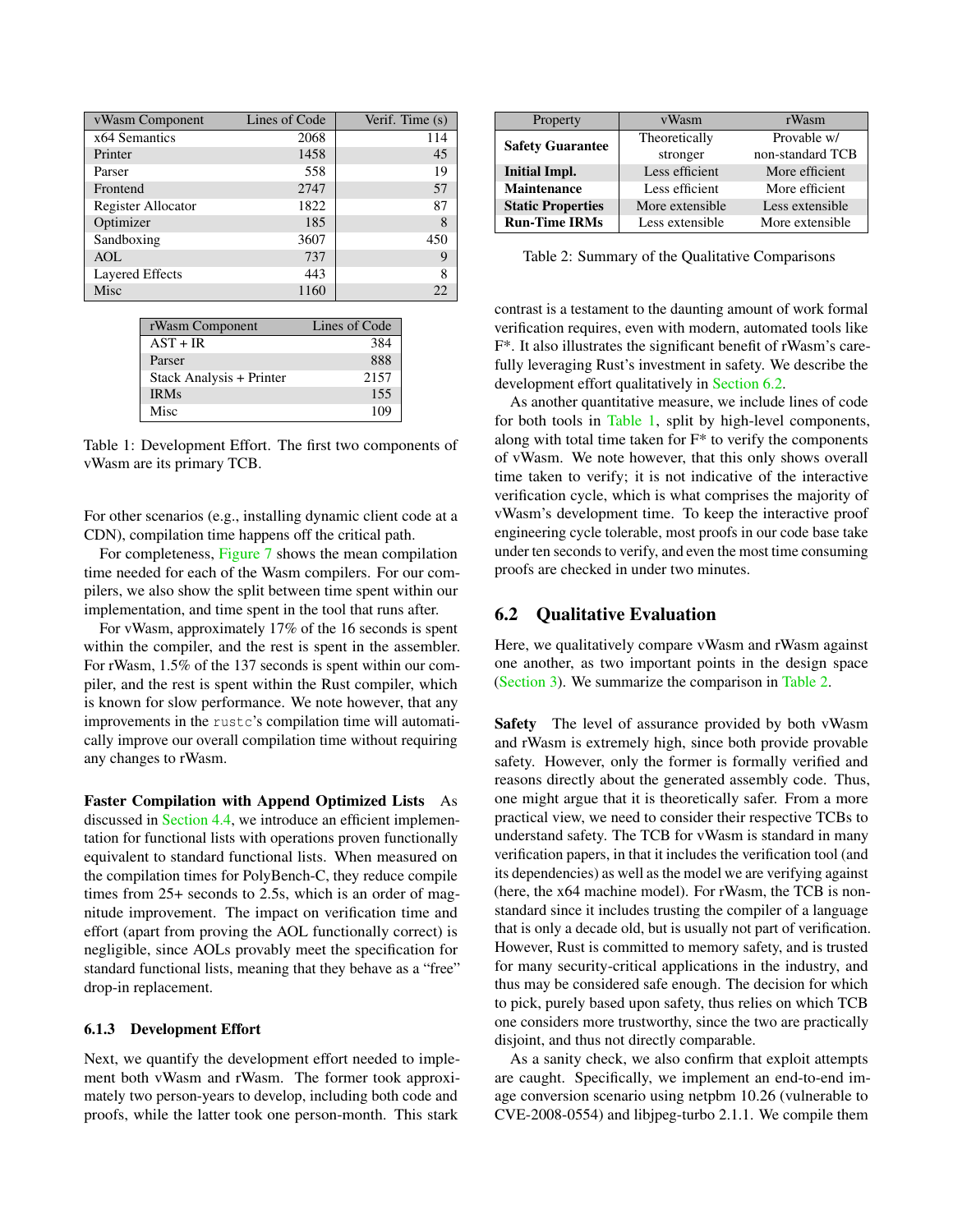to separate Wasm modules, and use them to convert GIFs to JPEGs via a trusted driver program that hosts them as separately sandboxed libraries in the same process. On an example input, the rWasm-compiled and vWasm-compiled versions show a mean slowdown of  $1.301 \times$  and  $3.825 \times$  across 100 executions respectively, compared to the equivalent native program without Wasm-based compilation and sandboxing. We also test the proof-of-concept for CVE-2008-0554 on all three versions. This causes the native version to a crash with attacker-controlled state (potentially leading to arbitrary code execution). In contrast, unsurprisingly, both vWasmand rWasm-compiled versions are able to successfully detect the buffer overflow and terminate the module's execution, returning back safely into the driver program.

<span id="page-12-0"></span>Development Effort: Initial Implementation As noted in [Section 6.1,](#page-9-0) vWasm took much longer to implement than rWasm. The reasons for this are many fold: (i) developing verified software continues to be significantly more difficult than unverified software; (ii) a full compiler down to assembly is more complicated than one to a high-level language, due to low-level architectural details; (iii) a compiler to a high-level language supports conveniently introducing tracers [\(Section 5.5\)](#page-9-2), aiding in the debug cycle.

While our focus is on safety, we also took steps to ensure the correctness of our tools. Indeed, to aid in debugging vWasm during development, we implemented a semantics fuzzer, included in our open source release, which randomly generates valid Wasm programs that check their own results during execution, in order to help identify potentially flawed semantics. The core idea of this fuzzer is to generate code of the form "if  $2 + 3$  is not 5, exit with failure". This fuzzer helped us identify and fix over 15 distinct semantic correctness issues in vWasm (none of which threatened sandbox safety, but which could lead to incorrect computation results). No issues were found by the fuzzer in rWasm. Both vWasm and rWasm have now been fuzzed extensively, and they both pass all correctness and consistency checks for the benchmarks.

Overall, we conclude that the initial development effort for rWasm is significantly better than vWasm.

Development Effort: Maintenance Of course, the development effort for any software used in practice cannot be understood purely from its initial implementation effort but must also consider ongoing maintenance costs. This can be quite subtle for both vWasm and rWasm, and also somewhat speculative. For the former, there is no further maintenance effort needed if one simply wants to use it on x64 processors, since the architecture, while likely to change, will largely only introduce new instructions while keeping the existing instructions the same. However, improving the performance of code generated by vWasm would require quite some effort. Since the stages before the sandboxing pass are unverified, the effort is comparable to any other maintenance for a compiler. Wasm, as a standard, is not yet completely finished and new proposals will continue to improve upon it, adding new instructions and potentially new control-flow constructs; these should only require a small amount of effort to introduce. However, if Wasm introduces a new way to access memory, this could take a larger amount of effort to introduce into vWasm, since it might impact the sandboxing pass. Finally, despite our efforts to keep our proofs as general as possible, adding support for a new architecture (such as ARM) would be a straightforward but non-trivial amount of effort, given the inherent difficulty of writing formal proofs. In contrast, rWasm automatically supports all architectures supported by the Rust compiler; thus, support for new architectures comes to rWasm "for free" from the broader Rust community. Similarly, performance of the overall compiler automatically improves as rustc's performance is improved, without any changes needed to rWasm's code itself. Additionally, new domain-specific optimizations, new Wasm instructions, control flow constructs, ways to access memory, etc. could be added to rWasm with little effort, as seen by the ease of the initial implementation.

Static Property Extensibility Provable safety is an important property of a verified sandboxing compiler, but one might wish to prove other properties, such as traditional compiler correctness. Here, vWasm has the upper hand, as this is feasible to do in F\*, and we have even structured the compiler to make such proofs possible. In contrast, proving correctness for rWasm would be a challenging task, since one would need to formally model the Rust language, show that rWasm preserves Wasm semantics in compiling to Rust, and then implement a semantics-preserving Rust compiler (or prove rustc as semantics-preserving). The nature of the provable sandboxing property is what puts it into the sweet spot where we obtain it "for free" when compiling to Rust, and we believe there may be other such properties where one can obtain provable guarantees in a similar fashion. However, all these properties are a strict subset of what might be proven for an implementation like vWasm, which is built in a full-blown verification-oriented language.

Run-Time Extensibility As discussed in [Section 5.5,](#page-9-2) rWasm supports conveniently adding runtime tracers, or Inline Reference Monitors (IRMs). It does so by leveraging its emulation of Wasm in a high-level language (Rust) to succinctly inspect and modify the program's state. In contrast, implementing these for vWasm would require a significant re-architecture of the compiler, which follows a traditional compiler pipeline oriented towards progressively lowering Wasm towards machine code. Thus, run-time behavior of a Wasm module can be better observed, analyzed, and controlled when compiled via rWasm.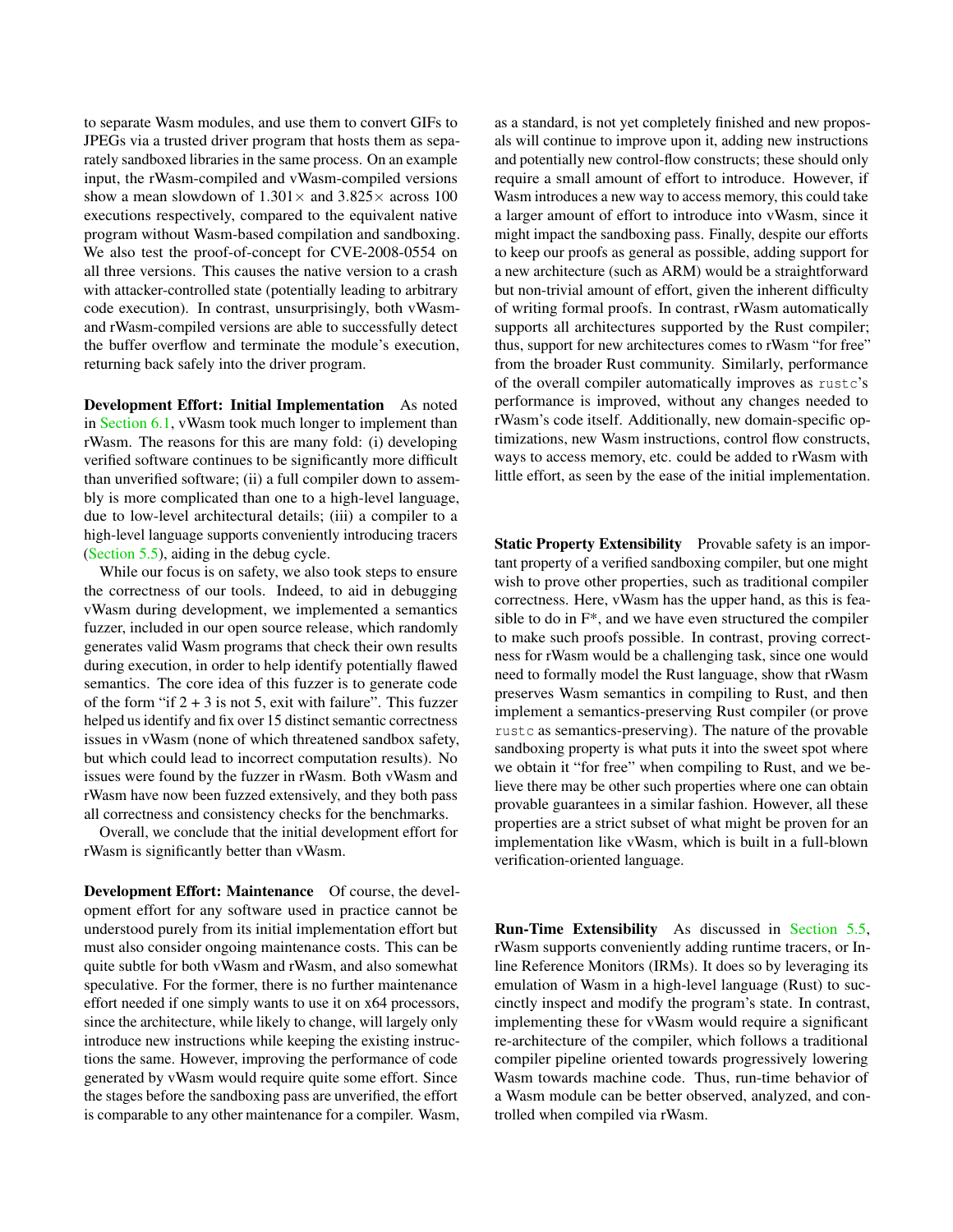# <span id="page-13-0"></span>7 Related Work

Virtualization-based Isolation Hypervisors and VMMs can provide strong sandboxing, such as with the Hypervisor-Protected Code Integrity (HVCI) [\[14\]](#page-14-16) option for drivers on Windows. However, this is heavyweight and usually requires hardware support. Lighter weight than this, most operating systems guarantee strong isolation between processes, and some even provide OS-level virtualization, used by container frameworks such as Docker [\[6\]](#page-14-17) and LXC [\[25\]](#page-15-22). This can still be too expensive due to the overhead of IPC, multiple privilege-level crossings, cache flushes, etc. Instead, SFI provides sandboxing that is intra-process, costing little more than a function call. To use a sandboxed module, a developer simply links against it, easing deployment.

Language-based Isolation Some programming languages have VMs that can provide isolation guarantees (e.g., V8 for JavaScript, JVM for Java, and CLR for .NET). However, these must trust the complex implementation of the language's VM, and they restrict usage to their particular language. In contrast, by using Wasm as a narrow waist [\(Section 2\)](#page-1-3), we support sandboxing for nearly all popular languages.

Validator-based SFI Software Fault Isolation (SFI) [\[41\]](#page-15-0) is a popular technique for providing language-agnostic, lightweight, and safe software sandboxing. Traditionally, SFI solutions have an untrusted component that introduces the checks, and a trusted validator that confirms that the checks are sufficient before execution. On the Web, NaCl [\[52\]](#page-16-0) uses this approach, and RockSalt [\[29\]](#page-15-2) even provides a formally verified validator. They rely, however, on a custom compiler toolchain to make the emitted code easier to validate. In contrast, VeriWasm [\[17\]](#page-14-1) is a formally verified validator that confirms checks produced by an uncustomized compiler, Lucet [\[1\]](#page-14-6), which further optimizes code *after* inserting SFI checks. To do this without false positives, VeriWasm uses features of Wasm, as well as implementation choices specific to Lucet. This is quite challenging to do without rejecting legitimate programs or suffering soundness issues (e.g., CVE-2021-32629), due to Rice's theorem [\[36\]](#page-15-23). Instead, our approaches guarantee sandbox safety by construction. Additionally, while validator-based approaches like NaCl, RockSalt and VeriWasm are necessarily architecture dependent, rWasm provides architecture-agnostic provable sandboxing. Finally, while most previous SFI solutions use a fixed-size sandbox for performance, rWasm attains high performance without reserving a large, fixed-sized chunk of memory (see [Section 5.4\)](#page-7-2), making it feasible to use even in embedded environments.

Compilation-based SFI Kroll et al. [\[21\]](#page-14-2) present a technique for Portable SFI (PSFI) that is architecture-agnostic, with performance comparable to GCC [\[10\]](#page-14-18) with no optimizations enabled. PSFI works on Cminor, an intermediate language of CompCert [\[24\]](#page-15-7) (which compiles from C), and works by composing a program transformer with the verified backend of CompCert. Our compilers instead are multi-lingual since they support any language that can be compiled to Wasm [\(Section 2.3\)](#page-2-1). In theory, PSFI could also be extended to offer multi-lingual support by writing translators from other languages to Cminor.

Additionally, rWasm obtains competitive performance with unverified performance-optimized implementations [\(Sec](#page-9-0)[tion 6.1\)](#page-9-0). Due to Rust's collection of supported target architectures, rWasm can also target more architectures with no additional effort.

WebAssembly Multiple compelling use cases have been shown for using Wasm as a sandboxing primitive. RLBox [\[30\]](#page-15-3) provides a framework for retrofitting isolation of third-party libraries in complex pre-existing software like Firefox; eWASM [\[32\]](#page-15-5) provides a framework for SFI using Wasm on embedded systems with resource constraints; and Sledge [\[9\]](#page-14-5) enables low-latency serverless compute on the edge via Wasm. Employing our techniques for provably-safe sandboxing within these framework would provide greater assurance of their safety.

Given Wasm's growing prevalence, it is important to identify its performance bottlenecks compared to running purely native code. Jangda et al. [\[16\]](#page-14-19) perform a large-scale evaluation of browser Wasm runtimes, which helps identify causes for these bottlenecks, some inherent to Wasm, and others due to implementation deficiencies. These highlight opportunities that vWasm could take to improve performance.

Recent work by Lehmann et al. [\[23\]](#page-15-24) shows that classic vulnerabilities such as simple stack buffer overflows, unexploitable in native binaries due to common mitigations, become exploitable again inside Wasm modules. This however does not impact sandboxing runtimes for Wasm such as ours, as any exploit will only corrupt the program state within the sandbox. The environment is left unaffected, modulo calls via the trusted interface offered explicitly by the environment.

Proposed extensions to Wasm, such as MS-Wasm [\[5\]](#page-14-20) (for memory safety), can help capture critical high-level information about the program being compiled Wasm. Other extensions like CT-Wasm [\[35\]](#page-15-25) (for constant-time cryptography) help capture high-level invariants that one wishes to maintain. These extensions are orthogonal to the goals of sandboxing, and can help provide even stronger guarantees of safety and correctness to the native code execution.

## 8 Conclusions

In this work, we have explored two concrete points in the design space for implementing a sandboxing execution environment, with a focus on WebAssembly. We proposed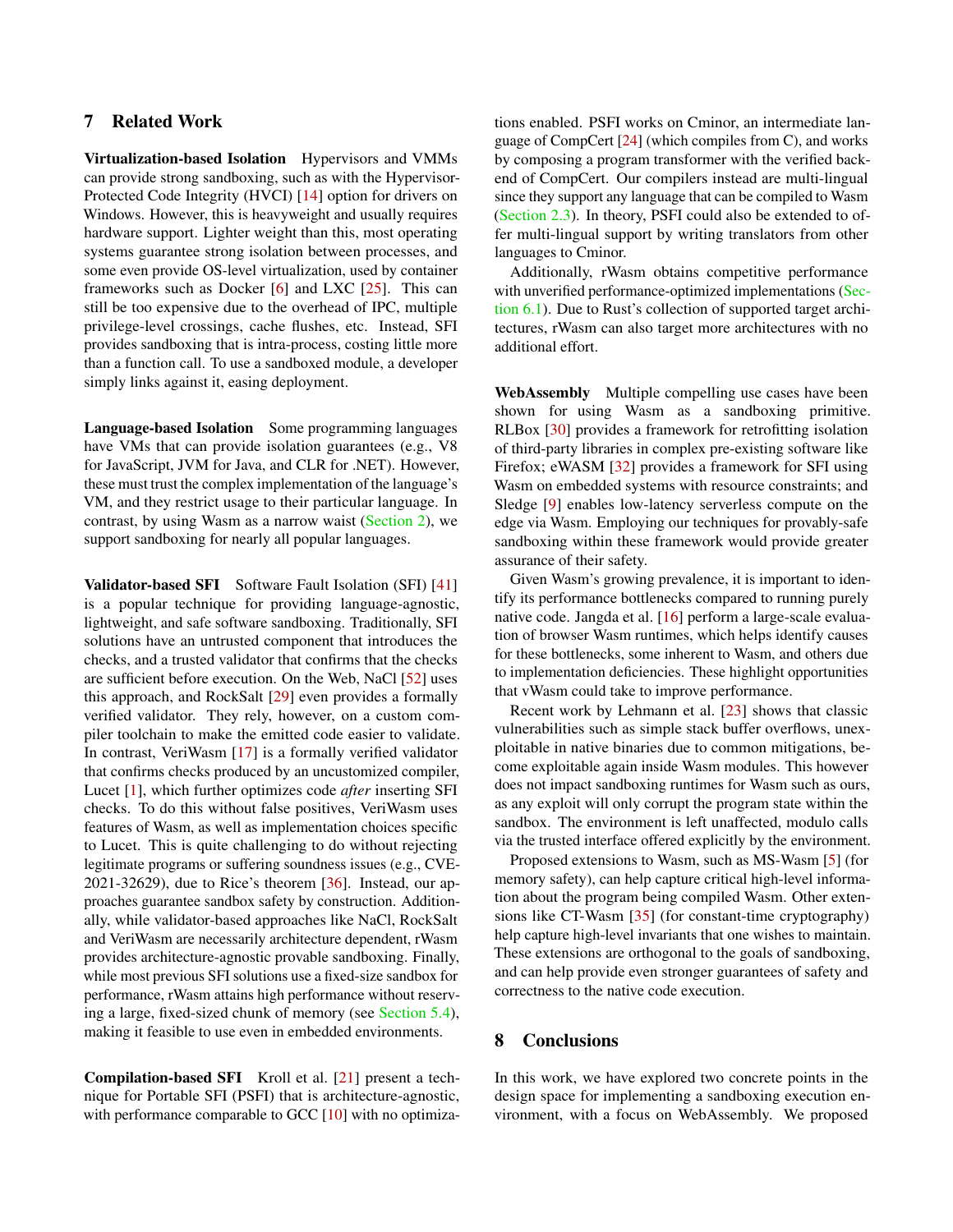designs for these two points, implemented them as opensource tools, vWasm and rWasm, and evaluated them on a collection of both quantitative and qualitative metrics. We show that run-time performance and provable safety are not in conflict, and indeed rWasm is the first Wasm runtime that is both provably-sandboxed and fast.

#### Acknowledgments

We would like to thank Deian Stefan for helpful comments and suggestions on an early draft of this paper. We would also like to thank our anonymous reviewers for their feedback.

This work was supported by a fellowship from the Alfred P. Sloan Foundation and by the CONIX Research Center, one of six centers in JUMP, a Semiconductor Research Corporation (SRC) program sponsored by DARPA.

#### References

- <span id="page-14-6"></span>[1] Announcing Lucet: Fastly's native WebAssembly compiler and runtime. [https:](https://www.fastly.com/blog/announcing-lucet-fastly-native-webassembly-compiler-runtime) [//www.fastly.com/blog/announcing-lucet](https://www.fastly.com/blog/announcing-lucet-fastly-native-webassembly-compiler-runtime)[fastly-native-webassembly-compiler-runtime](https://www.fastly.com/blog/announcing-lucet-fastly-native-webassembly-compiler-runtime), March 2019.
- <span id="page-14-13"></span>[2] Jay Bosamiya, Sydney Gibson, Yao Li, Bryan Parno, and Chris Hawblitzel. Verified transformations and Hoare logic: Beautiful proofs for ugly assembly language. In *In Proceedings of the Conference on Verified Software: Theories, Tools, and Experiments (VSTTE)*, July 2020.
- <span id="page-14-15"></span>[3] Clang: a C language family frontend for LLVM. [https:](https://clang.llvm.org/) [//clang.llvm.org/](https://clang.llvm.org/), 2020.
- <span id="page-14-12"></span>[4] Leonardo de Moura and Nikolaj Bjørner. Z3: An efficient smt solver. In C. R. Ramakrishnan and Jakob Rehof, editors, *Tools and Algorithms for the Construction and Analysis of Systems*, pages 337–340, Berlin, Heidelberg, 2008. Springer Berlin Heidelberg.
- <span id="page-14-20"></span>[5] Craig Disselkoen, John Renner, Conrad Watt, Tal Garfinkel, Amit Levy, and Deian Stefan. Position paper: Bringing memory safety to WebAssembly. In *Hardware and Architectural Support for Security and Privacy (HASP)*. ACM, June 2019.
- <span id="page-14-17"></span>[6] Docker. <https://www.docker.com/>, 2021.
- <span id="page-14-0"></span>[7] Úlfar Erlingsson and Fred B. Schneider. SASI enforcement of security policies: A retrospective. In *Proceedings of the 1999 Workshop on New Security Paradigms*, NSPW '99, page 87–95, New York, NY, USA, 1999. Association for Computing Machinery.
- <span id="page-14-4"></span>[8] Ethereum WebAssembly (ewasm). [https://ewasm.](https://ewasm.readthedocs.io/en/mkdocs/) [readthedocs.io/en/mkdocs/](https://ewasm.readthedocs.io/en/mkdocs/), 2021.
- <span id="page-14-5"></span>[9] Phani Kishore Gadepalli, Sean McBride, Gregor Peach, Ludmila Cherkasova, and Gabriel Parmer. Sledge: A

serverless-first, light-weight Wasm runtime for the Edge. In *Proceedings of the 21st International Middleware Conference*, Middleware '20, page 265–279, New York, NY, USA, 2020. Association for Computing Machinery.

- <span id="page-14-18"></span>[10] GCC, the GNU Compiler Collection. https://qcc. [gnu.org/](https://gcc.gnu.org/), 2020.
- <span id="page-14-3"></span>[11] Andreas Haas, Andreas Rossberg, Derek L. Schuff, Ben L. Titzer, Michael Holman, Dan Gohman, Luke Wagner, Alon Zakai, and JF Bastien. Bringing the Web up to speed with WebAssembly. *SIGPLAN Not.*, 52(6):185–200, June 2017.
- <span id="page-14-11"></span>[12] Norm Hardy. The confused deputy: (or why capabilities might have been invented). *SIGOPS Oper. Syst. Rev.*, 22(4):36–38, October 1988.
- <span id="page-14-7"></span>[13] How many x86 instructions are there? [https:](https://fgiesen.wordpress.com/2016/08/25/how-many-x86-instructions-are-there/) [//fgiesen.wordpress.com/2016/08/25/how](https://fgiesen.wordpress.com/2016/08/25/how-many-x86-instructions-are-there/)[many-x86-instructions-are-there/](https://fgiesen.wordpress.com/2016/08/25/how-many-x86-instructions-are-there/), 2016.
- <span id="page-14-16"></span>[14] Hypervisor-Protected Code Integrity (HVCI). [https://docs.microsoft.com/en-us/windows](https://docs.microsoft.com/en-us/windows-hardware/drivers/bringup/device-guard-and-credential-guard)[hardware/drivers/bringup/device-guard-and](https://docs.microsoft.com/en-us/windows-hardware/drivers/bringup/device-guard-and-credential-guard)[credential-guard](https://docs.microsoft.com/en-us/windows-hardware/drivers/bringup/device-guard-and-credential-guard).
- <span id="page-14-21"></span><span id="page-14-8"></span>[15] Intel®. Intel® 64 and IA-32 Architectures Software Developer's Manual Combined Volumes: 1, 2A, 2B, 2C, 2D, 3A, 3B, 3C, 3D, and 4, April 2021.
- <span id="page-14-19"></span>[16] Abhinav Jangda, Bobby Powers, Emery D. Berger, and Arjun Guha. Not so fast: Analyzing the performance of WebAssembly vs. native code. In *2019 USENIX Annual Technical Conference (USENIX ATC 19)*, pages 107– 120, Renton, WA, July 2019. USENIX Association.
- <span id="page-14-1"></span>[17] Evan Johnson, David Thien, Yousef Alhessi, Shravan Narayan, Fraser Brown, Sorin Lerner, Tyler McMullen, Stefan Savage, and Deian Stefan. Trust but verify: SFI safety for native-compiled Wasm. In *Network and Distributed System Security Symposium (NDSS)*. Internet Society, February 2021.
- <span id="page-14-14"></span>[18] Ralf Jung, Jacques-Henri Jourdan, Robbert Krebbers, and Derek Dreyer. RustBelt: Securing the foundations of the Rust programming language. *Proc. ACM Program. Lang.*, 2(POPL), December 2017.
- <span id="page-14-10"></span>[19] Zijo Kenjar, Tommaso Frassetto, David Gens, Michael Franz, and Ahmad-Reza Sadeghi. V0LTpwn: Attacking x86 processor integrity from software. In *29th USENIX Security Symposium (USENIX Security 20)*, pages 1445– 1461. USENIX Association, August 2020.
- <span id="page-14-9"></span>[20] Yoongu Kim, Ross Daly, Jeremie Kim, Chris Fallin, Ji Hye Lee, Donghyuk Lee, Chris Wilkerson, Konrad Lai, and Onur Mutlu. Flipping bits in memory without accessing them: An experimental study of DRAM disturbance errors. In *Proceeding of the 41st Annual International Symposium on Computer Architecuture*, ISCA '14, page 361–372. IEEE Press, 2014.
- <span id="page-14-2"></span>[21] Joshua A. Kroll, Gordon Stewart, and Andrew W. Appel. Portable software fault isolation. In *2014 IEEE*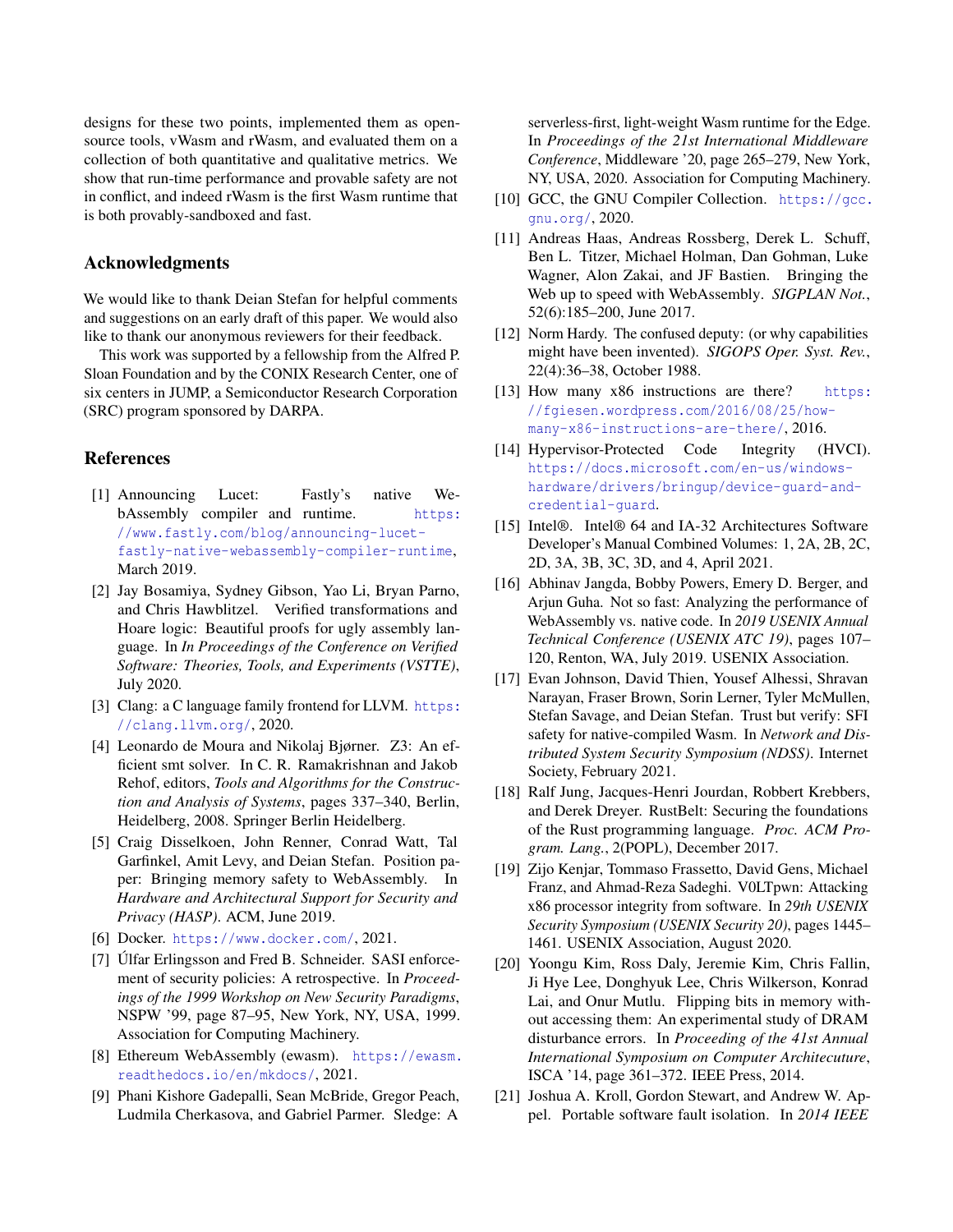*27th Computer Security Foundations Symposium*, pages 18–32, 2014.

- <span id="page-15-13"></span>[22] Ramana Kumar, Magnus O. Myreen, Michael Norrish, and Scott Owens. CakeML: a verified implementation of ML. In *Proceedings of the ACM Symposium on Principles of Programming Languages (POPL)*, January 2014.
- <span id="page-15-24"></span>[23] Daniel Lehmann, Johannes Kinder, and Michael Pradel. Everything old is new again: Binary security of WebAssembly. In *29th USENIX Security Symposium (USENIX Security 20)*, pages 217–234. USENIX Association, August 2020.
- <span id="page-15-7"></span>[24] Xavier Leroy, Sandrine Blazy, Daniel Kästner, Bernhard Schommer, Markus Pister, and Christian Ferdinand. CompCert – a formally verified optimizing compiler. In *Embedded Real Time Software and Systems (ERTS)*. SEE, 2016.
- <span id="page-15-22"></span>[25] Linux Containers. <https://linuxcontainers.org/>, 2021.
- <span id="page-15-15"></span>[26] Nicholas D. Matsakis and Felix S. Klock. The Rust language. In *Proceedings of the 2014 ACM SIGAda Annual Conference on High Integrity Language Technology*, HILT '14, page 103–104, New York, NY, USA, 2014. Association for Computing Machinery.
- <span id="page-15-1"></span>[27] Stephen McCamant and Greg Morrisett. Evaluating SFI for a CISC architecture. In *15th USENIX Security Symposium (USENIX Security 06)*, Vancouver, B.C. Canada, July 2006. USENIX Association.
- <span id="page-15-20"></span>[28] Tyler McMullen. Lucet: A Compiler and Runtime for High-Concurrency Low-Latency Sandboxing. Talk presented at the Principles of Secure Compilation (PriSC) workshop. [https://youtu.be/](https://youtu.be/WddPA0U6v2A?t=2309s) [WddPA0U6v2A?t=2309s](https://youtu.be/WddPA0U6v2A?t=2309s), 2020.
- <span id="page-15-2"></span>[29] Greg Morrisett, Gang Tan, Joseph Tassarotti, Jean-Baptiste Tristan, and Edward Gan. RockSalt: Better, faster, stronger SFI for the x86. In *Proceedings of the 33rd ACM SIGPLAN Conference on Programming Language Design and Implementation*, PLDI '12, page 395–404, New York, NY, USA, 2012. Association for Computing Machinery.
- <span id="page-15-3"></span>[30] Shravan Narayan, Craig Disselkoen, Tal Garfinkel, Nathan Froyd, Eric Rahm, Sorin Lerner, Hovav Shacham, and Deian Stefan. Retrofitting fine grain isolation in the firefox renderer. In *29th USENIX Security Symposium (USENIX Security 20)*, pages 699–716. USENIX Association, August 2020.
- <span id="page-15-10"></span>[31] Authors of VeriWasm. Private Correspondence.
- <span id="page-15-5"></span>[32] Gregor Peach, Runyu Pan, Zhuoyi Wu, Gabriel Parmer, Christopher Haster, and Ludmila Cherkasova. eWASM: Practical software fault isolation for reliable embedded devices. *IEEE Transactions on Computer-Aided Design of Integrated Circuits and Systems*, 39(11):3492–3505, 2020.
- <span id="page-15-21"></span>[33] PolyBench-C: the Polyhedral Benchmark suite. [https://web.cs.ucla.edu/~pouchet/software/](https://web.cs.ucla.edu/~pouchet/software/polybench/) [polybench/](https://web.cs.ucla.edu/~pouchet/software/polybench/). Accessed: January 2021.
- <span id="page-15-14"></span>[34] Aseem Rastogi, Guido Martínez, Aymeric Fromherz, Tahina Ramananandro, and Nikhil Swamy. Layered indexed effects: Foundations and applications of effectful dependently typed programming. [https://www.](https://www.fstar-lang.org/papers/layeredeffects/) [fstar-lang.org/papers/layeredeffects/](https://www.fstar-lang.org/papers/layeredeffects/), 2020.
- <span id="page-15-25"></span>[35] John Renner, Sunjay Cauligi, and Deian Stefan. Constant-time WebAssembly. In *Principles of Secure Compilation (PriSC)*, January 2018.
- <span id="page-15-23"></span>[36] H. G. Rice. Classes of recursively enumerable sets and their decision problems. *Transactions of the American Mathematical Society*, 74(2):358–366, 1953.
- <span id="page-15-4"></span>[37] David Sehr, Robert Muth, Cliff Biffle, Victor Khimenko, Egor Pasko, Karl Schimpf, Bennet Yee, and Brad Chen. Adapting software fault isolation to contemporary CPU architectures. In *19th USENIX Security Symposium (USENIX Security 10)*, Washington, DC, August 2010. USENIX Association.
- <span id="page-15-17"></span>[38] Konstantin Serebryany, Derek Bruening, Alexander Potapenko, and Dmitriy Vyukov. AddressSanitizer: A fast address sanity checker. In *2012 USENIX Annual Technical Conference (USENIX ATC 12)*, pages 309– 318, Boston, MA, June 2012. USENIX Association.
- <span id="page-15-8"></span>[39] Nikhil Swamy, Cătălin Hrițcu, Chantal Keller, Aseem Rastogi, Antoine Delignat-Lavaud, Simon Forest, Karthikeyan Bhargavan, Cédric Fournet, Pierre-Yves Strub, Markulf Kohlweiss, Jean-Karim Zinzindohoué, and Santiago Zanella-Béguelin. Dependent types and multi-monadic effects in F\*. In *Proceedings of the ACM Conference on Principles of Programming Languages (POPL)*, 2016.
- <span id="page-15-16"></span>[40] The Rust programming language. [https://www.rust](https://www.rust-lang.org/)[lang.org/](https://www.rust-lang.org/), 2021.
- <span id="page-15-0"></span>[41] Robert Wahbe, Steven Lucco, Thomas E. Anderson, and Susan L. Graham. Efficient software-based fault isolation. In *Proceedings of the Fourteenth ACM Symposium on Operating Systems Principles*, SOSP '93, pages 203–216, New York, NY, USA, 1993. ACM.
- <span id="page-15-6"></span>[42] WASI – The WebAssembly System Interface. [https:](https://github.com/WebAssembly/WASI) [//github.com/WebAssembly/WASI](https://github.com/WebAssembly/WASI), 2021.
- <span id="page-15-11"></span>[43] wasm2c. <https://github.com/WebAssembly/wabt>, 2021.
- <span id="page-15-18"></span>[44] wasm3. <https://github.com/wasm3/wasm3>.
- <span id="page-15-19"></span>[45] Wasmer - The Universal WebAssembly Runtime. <https://wasmer.io/>, 2021.
- <span id="page-15-9"></span>[46] Wasmtime: A small and efficient runtime for WebAssembly & WASI. <https://wasmtime.dev/>, 2021.
- <span id="page-15-12"></span>[47] Conrad Watt. Mechanising and verifying the WebAssembly specification. In *Proceedings of the 7th ACM SIGPLAN International Conference on Certified Programs and Proofs*, CPP 2018, page 53–65, New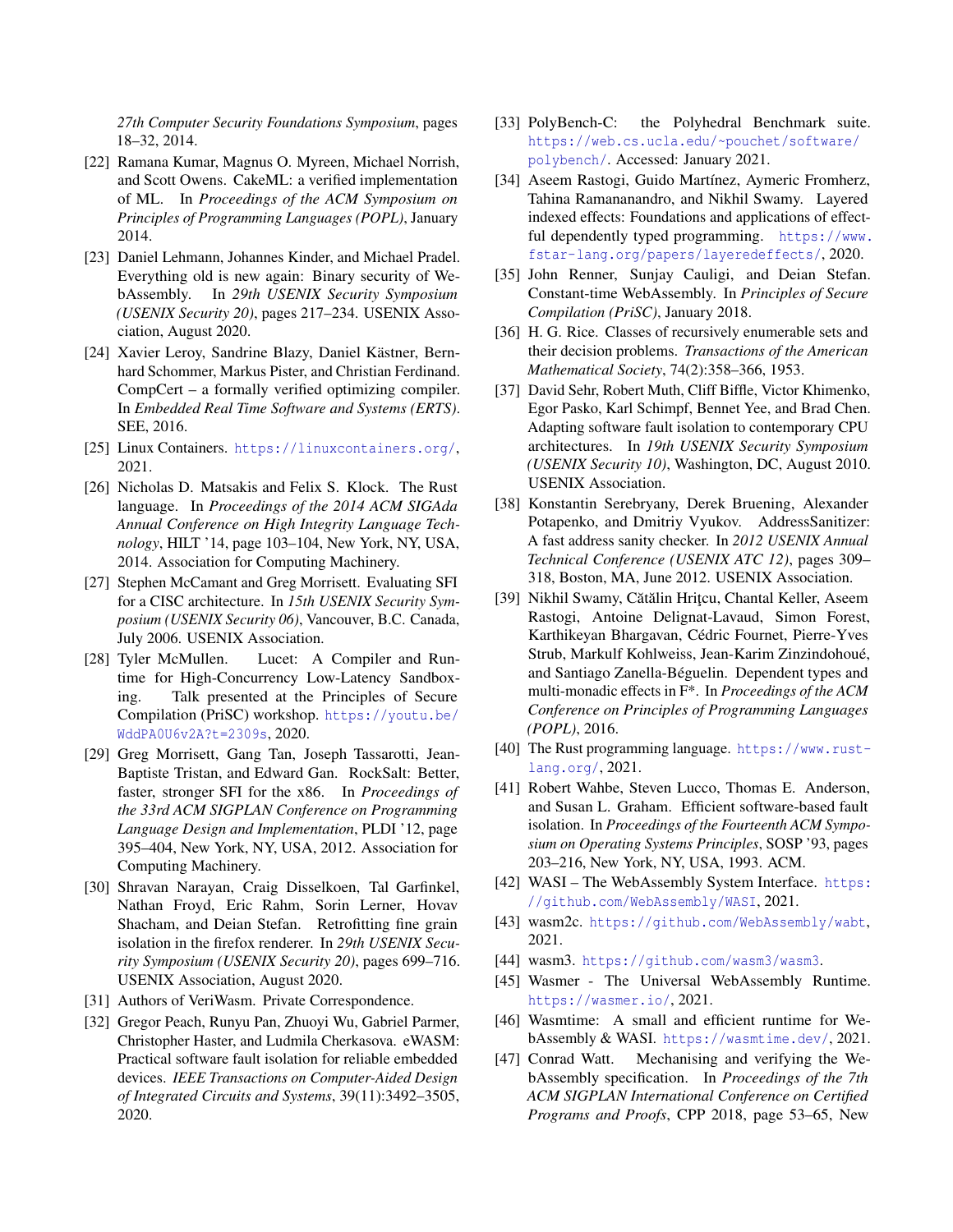York, NY, USA, 2018. Association for Computing Machinery.

- <span id="page-16-1"></span>[48] WAVM: WebAssembly virtual machine. [https://](https://wavm.github.io/) [wavm.github.io/](https://wavm.github.io/), 2021.
- <span id="page-16-2"></span>[49] WebAssembly Micro Runtime (WAMR). [https://github.com/bytecodealliance/wasm](https://github.com/bytecodealliance/wasm-micro-runtime)[micro-runtime](https://github.com/bytecodealliance/wasm-micro-runtime), 2021.
- <span id="page-16-4"></span>[50] Aaron Weiss, Daniel Patterson, Nicholas D. Matsakis, and Amal Ahmed. Oxide: The essence of Rust. *CoRR*, abs/1903.00982, 2019.
- <span id="page-16-3"></span>[51] Hui Xu, Zhuangbin Chen, Mingshen Sun, Yangfan Zhou, and Michael Lyu. Memory-safety challenge considered solved? An in-depth study with all Rust CVEs, 2021.
- <span id="page-16-0"></span>[52] Bennet Yee, David Sehr, Gregory Dardyk, J Bradley Chen, Robert Muth, Tavis Ormandy, Shiki Okasaka, Neha Narula, and Nicholas Fullagar. Native client: A sandbox for portable, untrusted x86 native code. In *Security and Privacy, 2009 30th IEEE Symposium on*, pages 79–93. IEEE, 2009.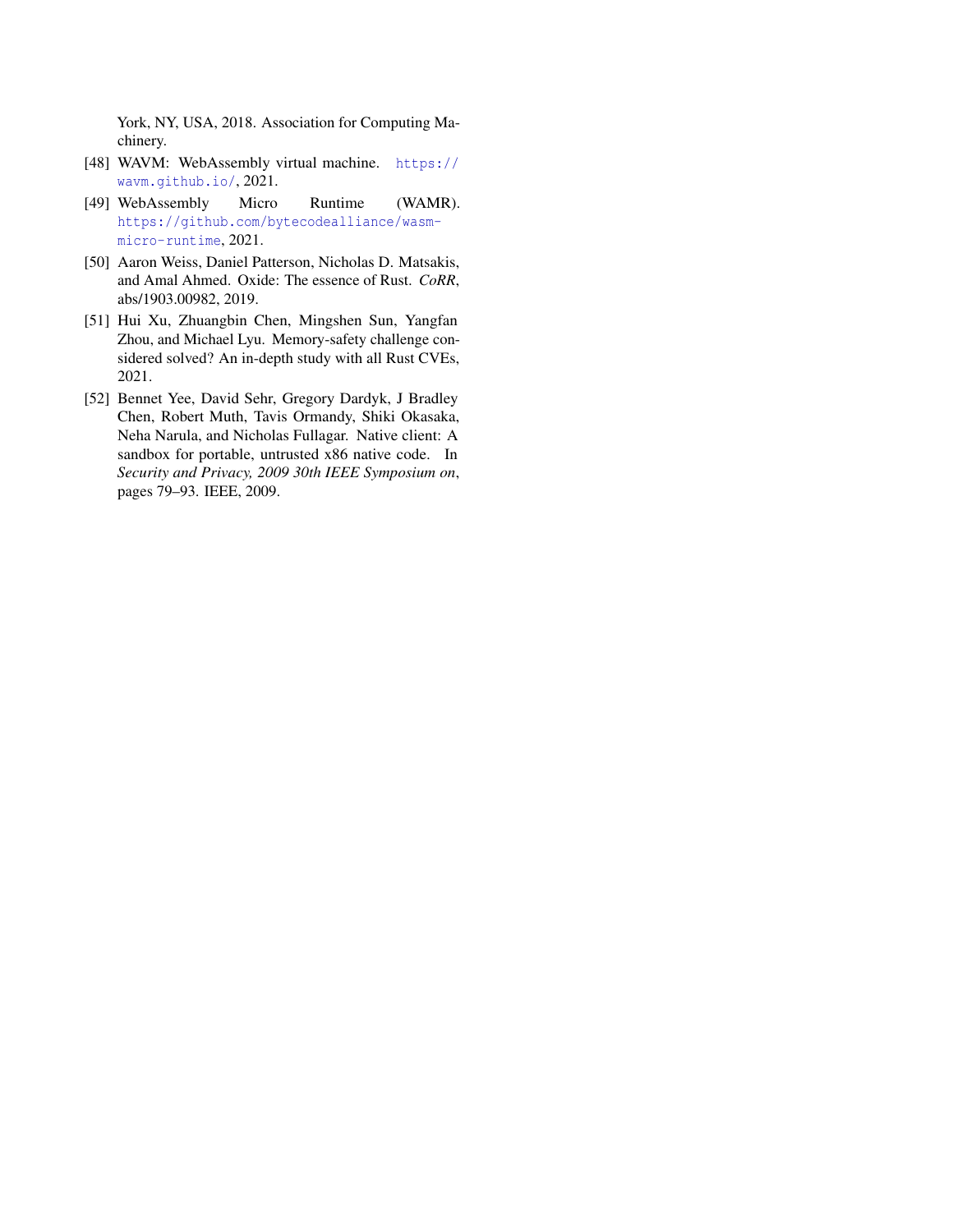

# Appendix A Normalized Execution Time Per Benchmark

<span id="page-17-0"></span>Figure 9: Per-benchmark breakdown of the mean execution time of PolyBench-C benchmarks across the WebAssembly runtimes, normalized to pure native execution. Interpreters have square brackets; JIT compilers have braces; the rest are AOT compilers. vWasm\* disables sandboxing. All benchmarks are compiled with PolyBench-C's own internal execution time reporting (i.e., -DPOLYBENCH\_TIME), rather than relying on less accurate external measurements using time(1) or similar. Note how, for example, all interpreters and compilers on lu/symm perform strictly worse/better than native. Such differences have been seen in the pas<sup>t</sup> [\[11\]](#page-14-21), and seem connected to how well compilation to Wasm goes, as well as the memory access patterns of each benchmark.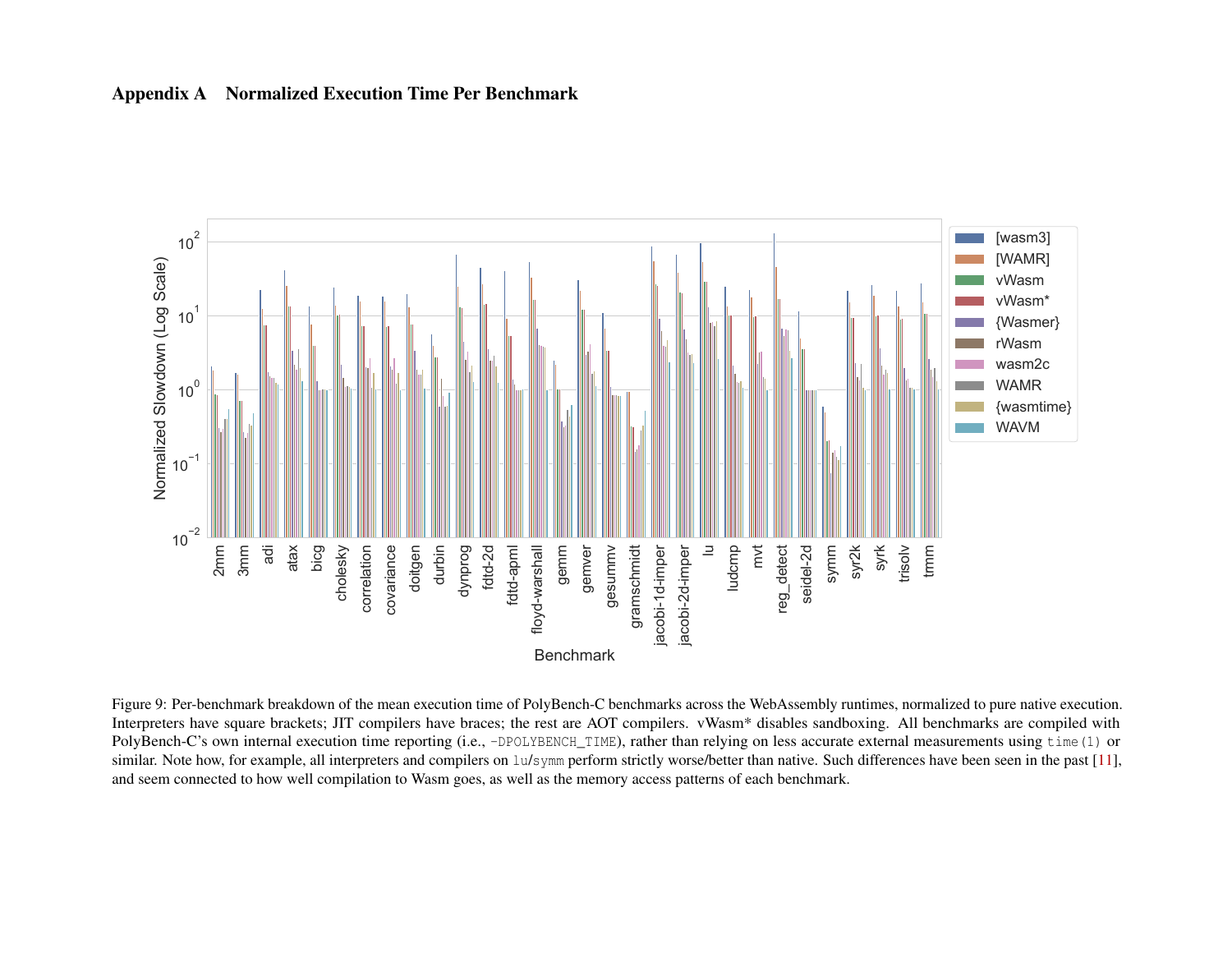# Appendix B Artifact Appendix

# B.1 Abstract

Our artifact contains the source files, scripts, and other necessary files for reproducing the results described in the paper. It consists of the two compilers (vWasm and rWasm), the semantics fuzzer, as well as benchmarking scripts. To run these, one needs a Linux x86-64 machine, or a Docker environment capable of running it. Since one of the two compilers, namely vWasm, contains a machine-checked proof, the artifact also contains instructions to re-verify that all parts of the proof are indeed accepted by F\*.

# B.2 Artifact check-list (meta-information)

- Program:
	- vWasm: a formally-verified provably-safe sandboxing compiler, built in F\*
	- rWasm: a high-performance informally-verified provably-safe sandboxing compiler
	- wasm-semantics-fuzzer: a tool for providing greater assurance in the semantic correctness of any Wasm implementation
- Compilation: vWasm requires F\*, OCaml, nasm, etc.; the rest require a Rust installation. We include a Docker image with all requirements in the artifact.
- Data set: Benchmarks and micro-benchmarks are included in the artifact. See benchmarks/, microbenchmark-compare-read-arr/ and image-conversion-scenario/ in the main repository.
- Run-time environment: Our artifact was developed and tested on recent Linux-based systems. We include a Docker image with all requirements.
- Hardware: Requires an x86-64 machine. We tested on an AMD Ryzen 3700x (64GB memory) and on an Intel i9-9900K (128GB memory). While almost everything *should* run on a machine with less memory, we recommend 32GB or higher to allow parallelism to save user time in some of the memoryintensive steps.
- Output: We provide more detail in the artifact README.md files, but in short, building vWasm will verify and compile the vWasm compiler, building rWasm will compile the rWasm compiler, building wasm-semantics-fuzzer will build the fuzzer, and running the benchmarks will use the compilers to run the experiments described in the paper.
- How much disk space required (approximately)?: Approximately 5 GB for the Docker image; the rest of the files are negligible in size. When running benchmarks, space usage can increase a lot more, and thus it is best to have free space on the order of approximately 100 GB.
- How much time is needed to prepare workflow (approximately)?: The provided Docker image contains all requirements for the two compilers, and loading it from the exported

image should only take a minute or two. Building the Docker from scratch takes significantly longer (an hour or two). The other Wasm runtimes being benchmarked against are not all included in the Docker image, but instructions are included and should not take more than 15 minutes to get running.

- How much time is needed to complete experiments (approximately)?: Re-verifying vWasm, and running the main execution-time benchmarks are the most time consuming parts of the artifact. In total, expect this to take multiple hours, with times varying depending on the available parallelism on the machine being tested on.
- Publicly available: The latest version of the repositories:
	- [https://github.com/secure-foundations/](https://github.com/secure-foundations/provably-safe-sandboxing-wasm-usenix22) [provably-safe-sandboxing-wasm-usenix22](https://github.com/secure-foundations/provably-safe-sandboxing-wasm-usenix22) (top-level repository that contains the benchmarks, and imports the rest as git submodules)
	- <https://github.com/secure-foundations/vWasm>
	- <https://github.com/secure-foundations/rWasm>
	- [https://github.com/secure-foundations/wasm](https://github.com/secure-foundations/wasm-semantics-fuzzer)[semantics-fuzzer](https://github.com/secure-foundations/wasm-semantics-fuzzer)

The first of the above links contains the other three as git submodules, pinned to specific git commits.

- Code licenses: BSD 3-Clause License
- Archived (stable reference): Top-level repository, with the other repositories fixed to specific git commit hashes: [https://github.com/secure-foundations/](https://github.com/secure-foundations/provably-safe-sandboxing-wasm-usenix22/tree/6f5668d3f216aeef65cf2bf2d916a40d3c750e53) [provably-safe-sandboxing-wasm-usenix22/tree/](https://github.com/secure-foundations/provably-safe-sandboxing-wasm-usenix22/tree/6f5668d3f216aeef65cf2bf2d916a40d3c750e53) [6f5668d3f216aeef65cf2bf2d916a40d3c750e53](https://github.com/secure-foundations/provably-safe-sandboxing-wasm-usenix22/tree/6f5668d3f216aeef65cf2bf2d916a40d3c750e53)

# B.3 Description

#### B.3.1 How to access

[https://github.com/secure-foundations/provably](https://github.com/secure-foundations/provably-safe-sandboxing-wasm-usenix22)[safe-sandboxing-wasm-usenix22](https://github.com/secure-foundations/provably-safe-sandboxing-wasm-usenix22) is a link to the toplevel artifact repository, which contains the rest of the related repositories as git submodules. To get them all in one single command, run qit clone --recursive https://github.com/secure-foundations/provablysafe-sandboxing-wasm-usenix22

Instructions for obtaining the vWasm Docker image can be found at [https://github.com/secure-foundations/](https://github.com/secure-foundations/vWasm/tree/main/.docker) [vWasm/tree/main/.docker](https://github.com/secure-foundations/vWasm/tree/main/.docker), and a top-level Dockerfile can be found at the root of the top-level repository.

#### B.3.2 Hardware dependencies

Requires an x86-64 machine. 32+ GB of memory is recommended.

#### B.3.3 Software dependencies

Requires Docker installed, preferably on a Linux host. All other requirements work inside the container.